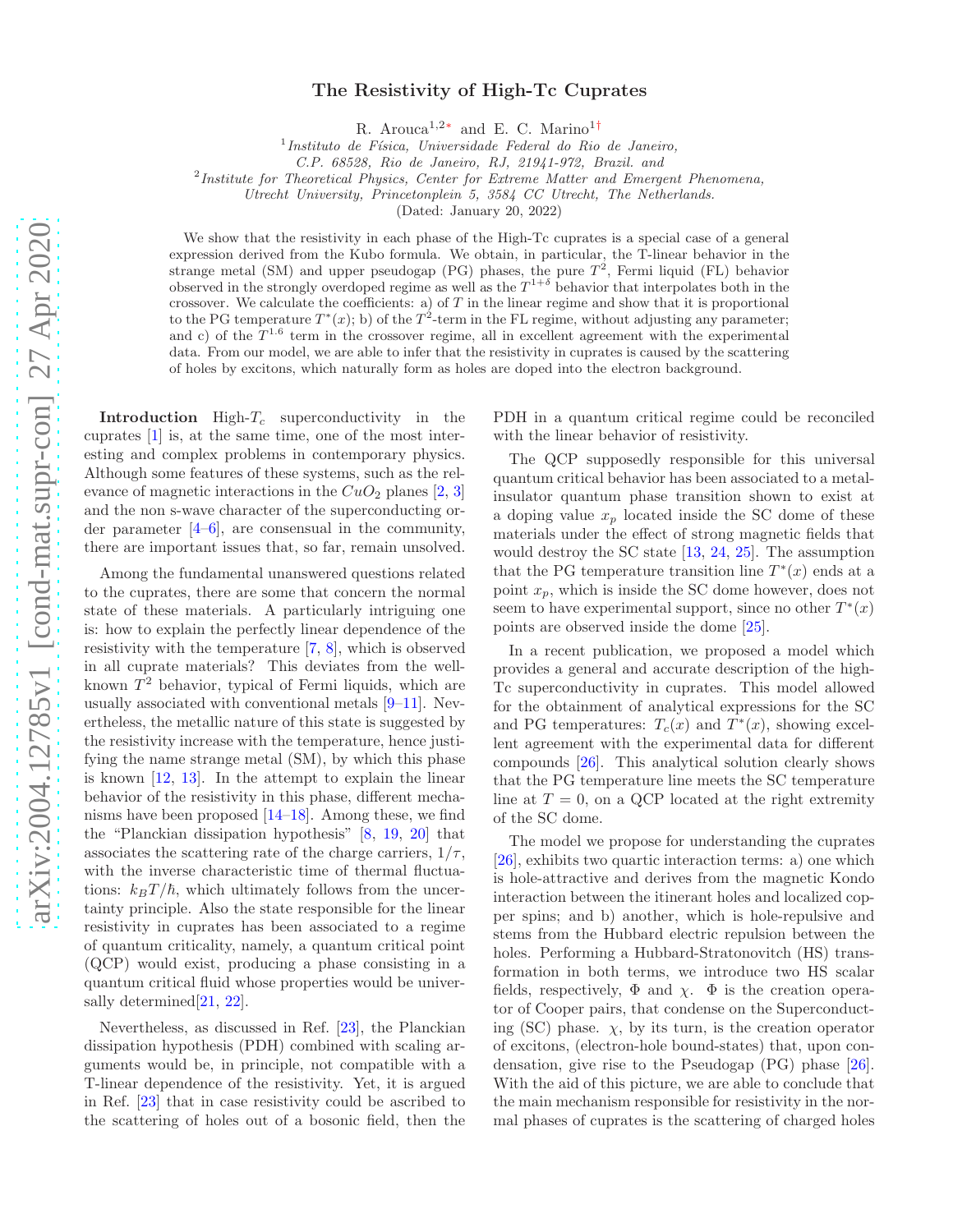by excitons. Such exciton states should be observable in the insulating regime of the cuprates, namely, in the low-temperature region of the strongly underdoped PG phase.

In the present study, we shall insert the current correlators derived from our model into the Kubo formula at a finite temperature, in order to obtain a general expression for the resistivity, which reduces to the ones occurring in the different normal states of the High-Tc cuprates.

The Model and Resistivity We take the model derived in Ref. [\[26\]](#page-6-2) as the starting point. After performing a HS transformation with the scalar fields  $\Phi$  and  $\chi$  in each of the two quartic terms, our Hamiltonian becomes [\[26\]](#page-6-2)

$$
H_{eff} = \sum_{\mathbf{k},\sigma} \epsilon(\mathbf{k}) \left[ \psi_{A\sigma}^{\dagger}(\mathbf{k}) \psi_{B\sigma}(\mathbf{k}) + hc \right]
$$
  
+ 
$$
\sum_{\mathbf{k}} \Phi(\mathbf{k}) \left[ \psi_{A\uparrow}^{\dagger}(-\mathbf{k}) \psi_{B\downarrow}^{\dagger}(\mathbf{k}) + \psi_{B\uparrow}^{\dagger}(\mathbf{k}) \psi_{A\downarrow}^{\dagger}(-\mathbf{k}) \right] + hc
$$
  
+ 
$$
\sum_{\mathbf{k}} \chi(\mathbf{k}) \left[ \psi_{A\sigma}^{\dagger}(\mathbf{k}) \psi_{B\sigma}(\mathbf{k}) \right] + hc
$$
  
+ 
$$
\frac{1}{g_S} \sum_{\mathbf{k}} \Phi^{\dagger}(\mathbf{k}) \Phi(\mathbf{k}) + \frac{1}{g_P} \sum_{\mathbf{k}} \chi^{\dagger}(\mathbf{k}) \chi(\mathbf{k}),
$$
 (1)

k

where  $\psi_{a\sigma}$  represents a hole on the oxygen sublattices  $a = A, B$  with spin  $\sigma = \uparrow, \downarrow$ .  $g_S$  is the SC pairing coupling parameter while  $g_P$  is the coupling responsible for the PG phase transition. In the above expression  $\epsilon(\mathbf{k})$  is the usual tight-binding kinetic energy of the free-holes on a square lattice. Notice that the PG field  $\chi$  acts as a scattering potential for the holes, being therefore responsible for their resistivity, whereas the SC field  $\Phi$  is related to the formation of Cooper pairs.

Integrating on the fermionic (holes) degrees of freedom, we arrive at an effective thermodynamic potential that depends on the SC and PG order parameters, respectively,  $\Delta = \langle \Phi \rangle$  and  $M = \langle \chi \rangle$ , as well as on the chemical potential  $\mu: \Omega(\Delta, M, \mu, T)$  (See Supplemental Material). Using that potential, we could explain the SC phase diagram of different cuprate compounds, obtaining in particular, the left and right limiting points of the SC dome, namely  $x_{SC}^-$  and  $x_{SC}^+ \equiv \tilde{x}_0$  [\[26\]](#page-6-2).

In order to obtain the resistivity in our model, we first introduce an external electromagnetic field, through the minimal coupling of the kinetic term with the vector potential **A**:  $\epsilon(\mathbf{k}) \rightarrow \epsilon(\mathbf{k} + e\mathbf{A})$ . The Hamiltonian, then becomes  $H \to H[\mathbf{A}]$ , and out of this, we obtain the grand-partition functional  $Z[A]$  which yields the grandcanonical potential in the presence of an applied electromagnetic vector potential **A**, namely,  $\Omega[A]$ .

The average electric current and its correlation functions are, then, obtained from the expressions:

$$
\langle j^{i} \rangle = \frac{\delta \Omega[\mathbf{A}]}{\delta \mathbf{A}^{i}} , \langle j^{i} j^{j} \rangle = \frac{\delta^{2} \Omega[\mathbf{A}]}{\delta \mathbf{A}^{i} \delta \mathbf{A}^{j}}.
$$
 (2)

We, then use the Kubo formula at a finite temperature [\[9,](#page-5-9) [10\]](#page-5-20), and the current-current correlation function obtained from the grand-canonical potential  $\Omega$ , derived from our model, Eq. [\(S15\)](#page-9-0), in order to obtain an explicit expression for the conductivity per  $CuO<sub>2</sub>$  plane. Upon inversion, this leads to a general expression for the resistivity per plane in the normal phase ( $\Delta = 0$ ) (Supplemental Material)

$$
\rho(x,T) = \frac{Vk_B}{\hbar v^2 e^2} T \frac{M \left[ \cosh\left(\frac{M}{k_B T}\right) + \cosh\left(\frac{\mu}{k_B T}\right) \right]}{\sinh\left(\frac{M}{k_B T}\right)} \quad (3)
$$

or

$$
\rho(x,T) = BT^2 G\left(\frac{M}{k_B T}, \frac{\mu}{k_B T}\right),\tag{4}
$$

where  $V = da^2$  is the volume of the primitive unit cell, per  $CuO_2$  plane,  $h/e^2 \approx 25812.807\Omega$  is the resistance quantum,  $d$  is the distance between planes,  $a$  is the lattice parameter and  $v$  is the characteristic velocity of the holes, such that  $(\hbar v/a) \approx 2.9 \times 10^{-2} eV$  [\[26](#page-6-2)]. The resistivity is expressed in terms of the constant

$$
B = \frac{h}{e^2} \frac{d}{2\pi} \left(\frac{a}{\hbar v}\right)^2 k_B^2 \approx 3.62 \ d \times 10^{-4} \ \mu \Omega \text{cm}/K^2, \tag{5}
$$

for d in  $Å$  -units, and  $G(K_1, K_2)$ , the scaling function of the critical variables  $K_1 = \frac{M}{k_B T}$  and  $K_2 = \frac{\mu}{k_B T}$ , given by

$$
G(K_1, K_2) = K_1 \frac{\cosh K_1 + \cosh K_2}{2 \sinh (K_1)}.
$$
 (6)

This general form of the resistivity holds in all phases of the phase diagram of cuprates, except the SC one. The peculiar form of the resistivity in each of the different phases will be determined by the specific form of the function  $G(K_1, K_2)$  in each phase.

The Cuprates Phase Diagram As discussed thoroughly in [\[26](#page-6-2)], we can understand the phase diagram of cuprates by studying the behavior of the grand-canonical potential as a function of  $\Delta$  and M as well as of the temperature and chemical potential. Analytical expressions for,  $T_c(x)$  and  $T^*(x)$ , were obtained, which set the boundaries of the different phases for doping parameter x below the critical point at  $\tilde{x}_0$ , where all phase boundaries meet. For doping larger than  $\tilde{x}_0$  we have the FL phase, at sufficiently low temperatures, the SM phase at high temperatures and a crossover between the two [\[28](#page-6-3), [29](#page-6-4)]. The LSCO phase diagram, displaying the analytical expressions for the SC and PG temperatures:  $T_c(x)$  and  $T^*(x)$ , as well as the crossover temperatures:  $T^{'}(x) \equiv T^{*}(2\tilde{x}_{0} - x)$  and  $T_{\text{cross}} = C_{0}T'^{*}(x)$  (with  $C_{0}$ defined below) is presented in Fig [1.](#page-13-0) We can classify the normal state phase diagram in terms of the variables  $K_1$ and  $K_2$ .

Resistivity in the PG Phase In this phase, both  $K_1$  and  $K_2$  are different from zero. We subdivide the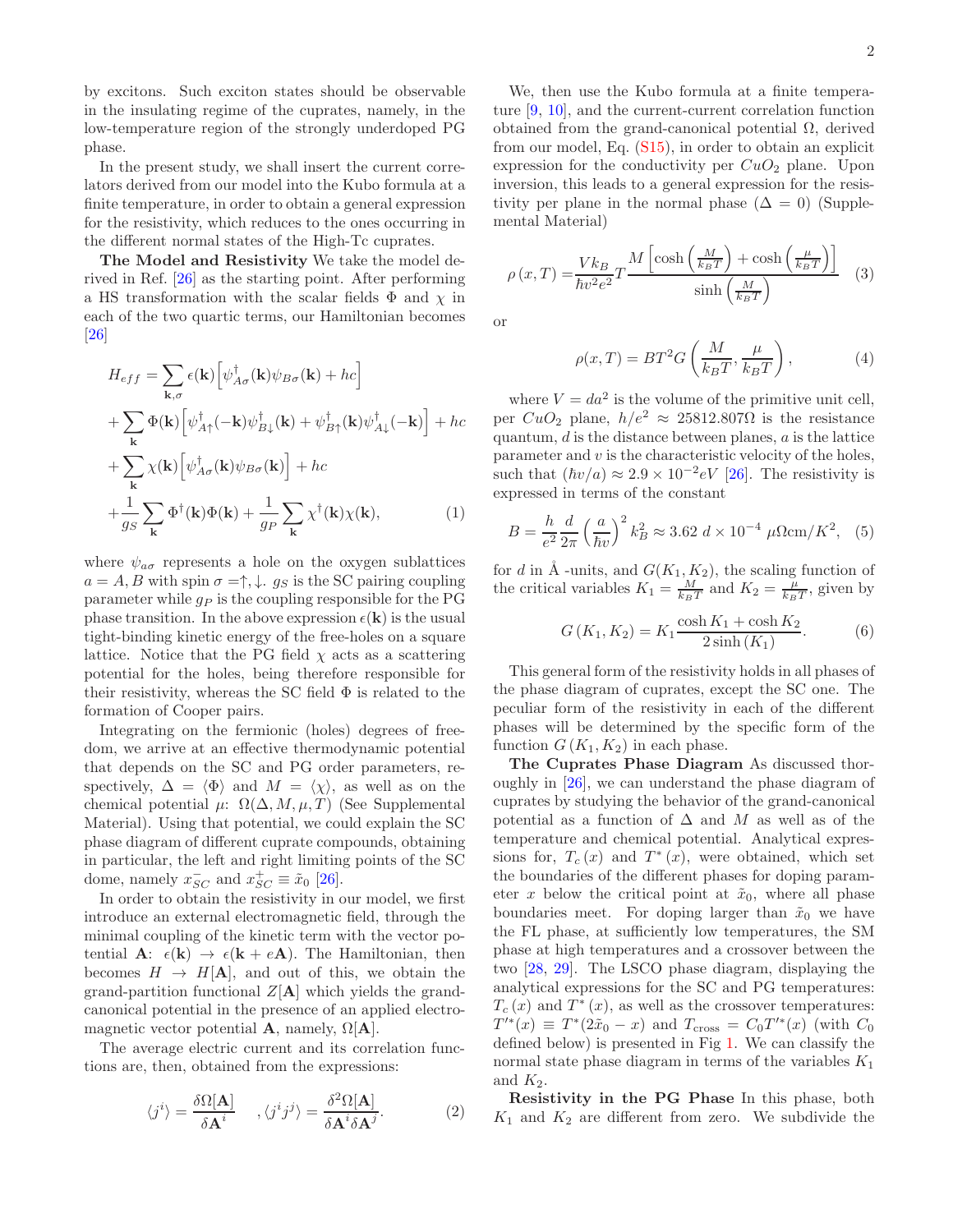

FIG. 1: Phase diagram of LSCO (not a cartoon!) shows the general features of the phase diagram of hole-doped High-Tc Cuprates. The solid lines are our theoretical expressions of  $T^*(x)$  and  $T_c(x)$  derived in Ref. [\[26](#page-6-2)], while the dashed lines are the curves  $T^{'}*(x) \equiv T^* (2\tilde{x}_0 - x)$  and  $T_{\text{cross}} = C_0 T'^*(x)$  (with  $C_0$  defined below) that roughly defines the crossover between the FL and SM phases. The phase diagram for other High-Tc cuprate compounds is similar apart from the asymmetry, which is observed between the overdoped and underdoped regions in the SC dome. The magnetically ordered phase displayed by all cuprates in the weakly doping regime has been studied elsewhere [\[27\]](#page-6-5) and is omitted here.

PG phase in three regions according to the values of  $x$ , namely: a) strongly underdoped, for  $x < x_{SC}^-$ ; b) underdoped, for  $x_{SC}^- < x \leq x_0$ , where  $x_0$  is the optimal doping; c) overdoped, for  $x_0 \lesssim x < x_{SC}^+$ .

Resistivity in the PG Phase: High Temperature Regime In the three subregions, we first consider the temperature range close to  $T^*(x)$ , where  $M \to 0$ , implying  $K_1 \rightarrow 0$ . Then (see Supplemental Material)

$$
G_{PG}(T \to T^*) = \frac{T^*}{T} \cosh^2\left(\frac{\mu_{PG}(T \to T^*)}{2k_B T}\right),\tag{7}
$$

Inserting this in [\(3\)](#page-7-0) we obtain for the resistivity

$$
\rho_{PG}(T \to T^*) = BT^*T \cosh^2\left(\frac{\mu_{PG}(T \to T^*)}{2k_BT}\right), \quad (8)
$$

Resistivity in the PG Phase: Low Temperature Regime In all subregions, except for the strongly underdoped region, the low-temperature regime is dominated by the SC phase, where the resistivity vanishes. In order to explore the resistivity in the strongly underdoped region, we take the low-temperature limit of [\(6\)](#page-7-1), obtaining

$$
G_{PG}(T \to 0) \approx K_1 \exp(K_1 - K_2)
$$
\n
$$
= \frac{M}{k_B T} \exp\left(\frac{\mu - M}{k_B T}\right),
$$
\n(9)

which makes that the resistivity in this limit to be given by

$$
\rho_{PG}(x, T \to 0) = \frac{BM}{2k_B} T \exp\left(\frac{T_0}{T}\right),\tag{10}
$$

such that it presents an insulating behavior with an activation temperature  $T_0$  given by  $\frac{\mu(T,x)-M(T,x)}{k_B}$ .

Resistivity on the SM Phase In the SM phase,  $M = 0$  and  $K_1 = 0$  for all temperatures, so that the function  $G$  is given by

$$
G_{SM} = \lim_{M \to 0} \frac{M}{T \sinh\left(\frac{M}{2k_B T}\right)} \cosh^2\left(\frac{\mu_{SM}}{2k_B T}\right). \tag{11}
$$

The SM phase corresponds to the quantum critical region associated to the QCP located at the right end of the Sc dome, namely  $x_{SC}^{\dagger} \equiv \tilde{x}_0$ . It follows that, in that region, all quantities with dimension of energy should scale with  $T$  [\[30](#page-6-6), [31](#page-6-7)]. In particular, the chemical potential must be given by

$$
\mu_{SM}(T, x) = Dk_B T,\tag{12}
$$

where  $D$  is a constant  $[22, 30]$  $[22, 30]$  $[22, 30]$ . In this way, we see that in the SM phase  $K_2 = D$  is constant. Imposing the continuity of the resistivity and its derivative across the border between the PG and SM phases, at  $T = T^*$  implies that the scaling function of the SM phase is given by

$$
G_{SM} = G_{PG}(T \to T^*) = \frac{CT^*}{T},\tag{13}
$$

where  $C = \cosh^2\left(\frac{D}{2}\right)$ . This immediately yields the celebrated linear resistivity

$$
\rho_{SM} = A_1 T = (CBT^*)T \tag{14}
$$

which ranges from the upper PG phase all the way into the SM phase. For regions of the SM phase where  $x >$  $x_{SC}^+ \equiv \tilde{x}_0$ , the temperature  $T^*(x)$  is smoothly replaced by  $T'^{*}(x) \equiv T^{*}(2\tilde{x}_{0} - x)$ 

Resistivity in the FL Phase In the FL phase, which corresponds to the strongly overdoped regime,  $x > x_{SC}^+ \equiv \tilde{x}_0$ , at low temperatures, both  $K_1$  and  $K_2$ are equal to zero. Consequently (see Supplemental Material)

$$
G_{FL} = G(K_1 = 0, K_2 = 0) = 1,
$$
\n(15)

and then, in this phase, the resistivity is given by the quadratic behavior, typical of a Fermi liquid:

$$
\rho_{FL} = BT^2,\tag{16}
$$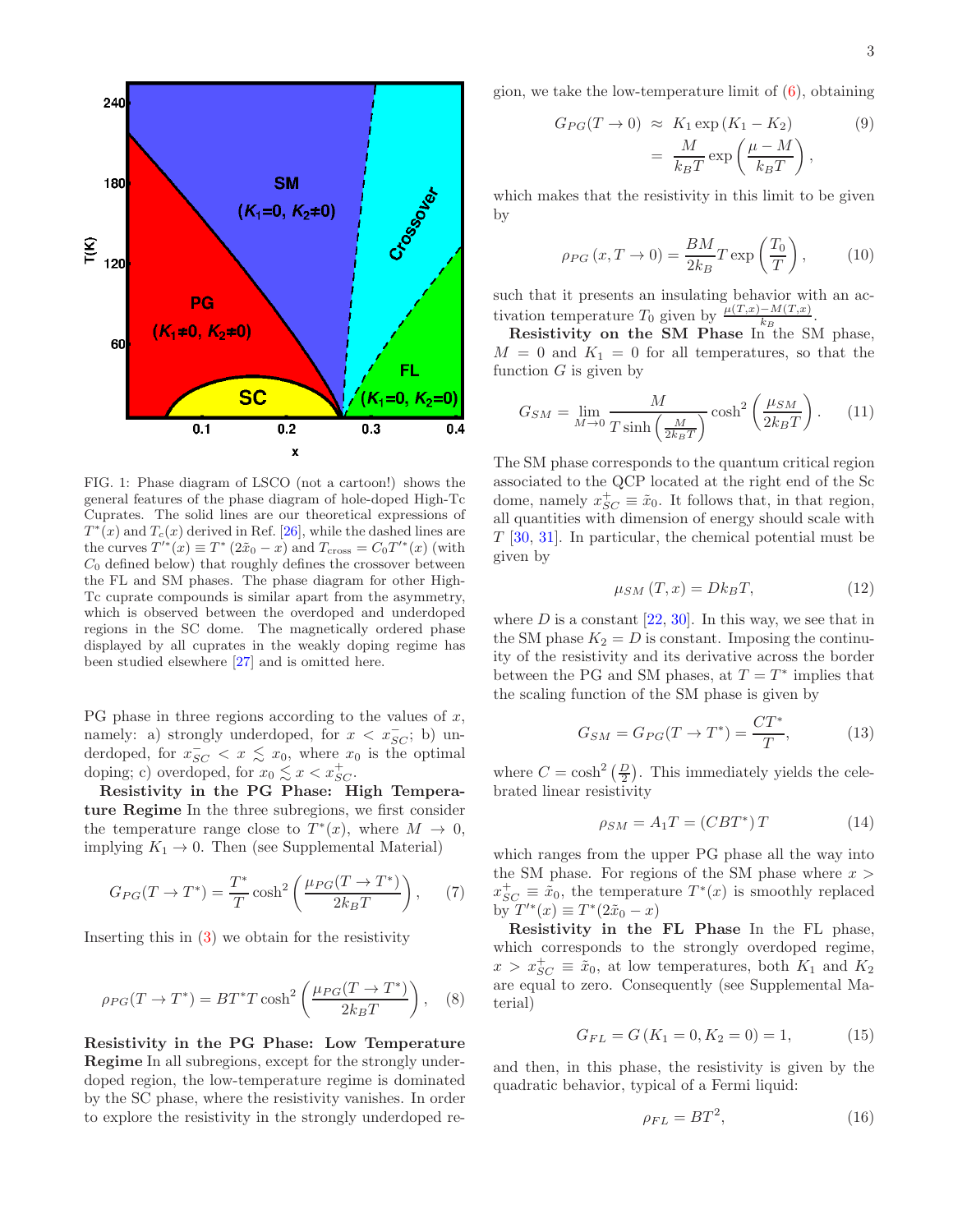

FIG. 2: Evolution of the resistivity behavior as a function of doping for LSCO. (a) Strongly underdoped regime  $(x < x_{\text{SC}}^-)$ : there is no SC phase and  $T_0 < T^*$ . The resistivity diverges for temperatures below  $T_0$ . (b) Underdoped regime  $(x_{\text{SC}}^-\lt x \le x_0)$ :  $T_0$  diminishes and the upturn of resistivity occurs for lower temperatures and appears as a kink close to  $T_c$ . (c) Overdoped regime  $(x_0 \lesssim x < x_{\text{SC}}^+$ :  $T_c$  gets higher than  $T_0$  and the resistivity becomes completely linear in the normal phase. (d) Strongly overdoped regime  $(x > x_{\text{SC}}^+)$ : for low enough temperatures, the resistivity has the quadratic behavior typical of the FL phase with the coefficient given by Eq. [\(5\)](#page-7-2), while for higher temperature it has the power law behavior of Eq. [\(18\)](#page-9-1). The experimental data shown above are for LSCO compounds with doping levels of  $x = 0.02$  (strongly underdoped),  $x = 0.13$  (underdoped),  $x = 0.22$  (overdoped) and  $x = 0.3$  (strongly overdoped). The red circles are data extracted from Ref. [\[32\]](#page-6-8) and Ref. [\[28](#page-6-3)]. The values of the coefficient of the FL and crossover phases are obtained by Eq. [\(5\)](#page-7-2) and Eq. [\(18\)](#page-9-1) and not by a fitting process.

with the coefficient  $B$  given by  $(5)$ .

Crossover The transition between FL and the SM phases is not really, a phase transition, but rather a crossover with an intermediate power-law behavior  $\rho \sim$  $T^{1+\delta}$ ,  $0 \leq \delta \leq 1$ , that interpolates the resistivity behaviors, namely, linear and quadratic, of the SM and FL phases [\[28,](#page-6-3) [29\]](#page-6-4). This can be accounted for assuming that G has the power-law behavior

$$
G_{\rm cross} = \left[\frac{C_0 T'^*(x)}{T}\right]^{1-\delta},\tag{17}
$$

which is obtained from the previous one [\(14\)](#page-8-0) by a scale transformation. The resistivity, then, will be given by

$$
\rho_{\rm cross} = B \left[ C_0 T'^*(x) \right]^{1-\delta} T^{1+\delta} \equiv B_C T^{1+\delta}.
$$
 (18)

for  $\delta \in [0, 1]$ . Notice that the values  $\delta = 0$  and  $\delta = 1$ , respectively, correspond to the SM and FL phases, which are, thereby interpolated by the above expression. Observe, also, that the specific function interpolating the resistivity expressions in the SM and FL phases could be continuously deformed, but keeping its form at the limiting values of  $\delta$  similarly to what happens to the members of the same homotopy class. The crossover behavior occurs in the region of the phase diagram located between  $T^{'}*(x)$  and the temperature  $T_{\text{cross}} \equiv C_0 T'^*(x)$ .

Comparison with Experimental Data We have successfully applied the above theoretical framework in the description of the resistivity of cuprates. Our results accurately explain the experimental data of several compounds, namely: LSCO [\[28](#page-6-3), [29](#page-6-4), [32\]](#page-6-8), Bi-based (Bi2201 [\[33\]](#page-6-9), Bi2212 [\[34\]](#page-6-10)) and Hg-based (Hg1212 [\[35\]](#page-6-11)) families of cuprates. Our strategy was to fit  $A_1$  in the metallic regimes and  $T_0$ , specifically in the insulating state occurring in the low-temperature, strongly underdoped regime of the PG phase. The details of the methodology as well as all analyses are presented on the Supplemental Material.

In order to determine the value of  $C$  we must consider the ratio  $A_1(x)/[B(d)T^*(x)]$ , for different values of the doping parameter  $x$ . As it turns out, as we increase  $x$  thus moving towards the quantum critical point, this stabilizes at a constant value  $C_0$ . For LSCO, this occurs for  $0.10 \leq x$ . The constant behavior of C implies that in the quantum critical region, the  $x$ -dependence of the resistivity slope comes through the dependence of  $T^*$  on x. In other words,  $A_1$  scales with the PG temperature  $T^*(x)$ . A similar behavior of  $A_1$  has been reported in the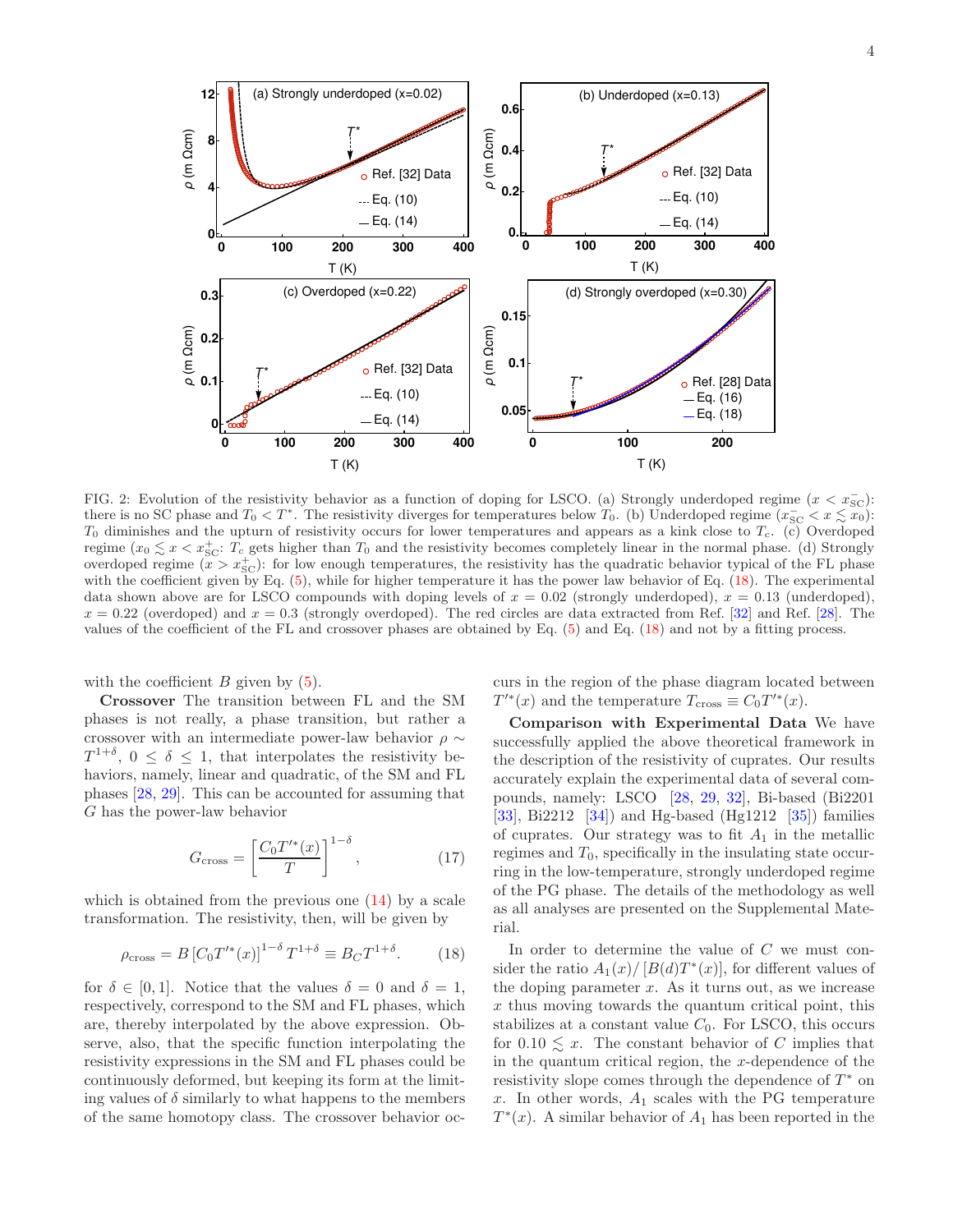

FIG. 3: Scaling of  $A_1/(BC_0)$  (red circles) with  $T^*$ , both with our theoretical expression (black solid line) as well as experimental values (blue squares), for different compounds. The experimental data was extracted from: LSCO [\[32](#page-6-8)], Bi2201 [\[33\]](#page-6-9), Bi2212 [\[34\]](#page-6-10) and Hg1212 [\[35](#page-6-11)]. The values of  $C_0$  and d used are in Table [I.](#page-12-0)

literature in Ref. [\[24\]](#page-6-0), even though it was not associated to the PG temperature.

This analysis can be consistently repeated for different families of cuprates, as shown on Fig. [3,](#page-14-0) and the values of  $C_0$  thereby obtained are presented in Table [I.](#page-12-0) The tendency of  $C$  to become a constant is visible directly in Fig. [4](#page-15-0) (a), where we plot  $A_1/(BT^*)$ , with B given by  $Eq.(5)$  $Eq.(5)$ .

Two important results obtained in this work are the theoretical calculation of the coefficients of the  $T^2$  and  $T^{1.6}$  expressions for the resistivity, respectively in the FL phase, using Eq. [\(5\)](#page-7-2) and in the crossover regime, using Eq. [\(18\)](#page-9-1).

Indeed, in the FL case if we insert the value  $d = 6.61$ Å for LSCO, taken from Ref.  $[36]$ , we get from Eq.  $(5)$ ,  $B \simeq 0.0024 \mu \Omega \text{cm}/K^2$ . This should be compared with the reported experimental value:  $B_{exp}$  = 0.0025  $\pm$  $0.0001 \ \mu \Omega$ cm/ $K^2$  [\[28\]](#page-6-3).

The linear coefficient  $A_1$  is directly proportional to  $B$ , namely,  $A_1 = BCT^*$ , we can also compare how the values of B obtained through the coefficient  $A_1$ , with the theoretical expression of Eq. [\(5\)](#page-7-2). The results of this analysis are present on Fig. [4](#page-15-0) (b). We see that as we approach the critical point, the two definitions of B coincide and are very close to our theoretical prediction.

The LSCO resistivity in the crossover regime, conversely, has been experimentally shown to follow the power-law  $B<sub>C</sub>T<sup>1.6</sup>$ . Within our theoretical approach, the crossover resistivity coefficient,  $B_C$ , according to [\(18\)](#page-9-1), is then given by  $B_C = B (C_0 T'^*(x))^{0.4}$ .

Using the value of  $C_0$  given in Table [I,](#page-12-0) namely,  $C_0 =$ 5.35 and  $T^{*}(x = 0.30) \simeq 42.5K$  [\[26\]](#page-6-2), we find  $B_C \simeq$  $0.021 \mu \Omega \text{cm}/K^{1.6}$ . This should be compared with the experimental value, taken from [\[28](#page-6-3)], namely,  $B_{C,exp} \simeq$  $0.019 \ \mu \Omega \text{cm}/K^{1.6}$  [\[28](#page-6-3)].

Conclusions Starting from the model introduced in Ref. [\[26](#page-6-2)], and using the Kubo formula at a finite temperature, we have derived a general expression for the resistivity of High-Tc cuprates, [\(4\)](#page-7-3) whose particular forms in each phase namely: PG, SM, FL, as well as the crossover

| Compound | d(A)         | C'n             |  |  |
|----------|--------------|-----------------|--|--|
| LSCO     | $6.61$ [36]  | 5.35            |  |  |
| Bi2201   | $12.15$ [36] | 5.40            |  |  |
| Bi2212   | 7.74 [36]    | 8.49            |  |  |
| He1212   | $6.32$ [37]  | $\overline{11}$ |  |  |

TABLE I: Values of d for many compounds used to obtain the values of  $C$  that were used in Fig. [3.](#page-14-0) The references where the values of d were obtained are listed.

between the two latter, reproduces the experimentally observed resistivity in such phases.

We calculate the resistivity coefficients in the  $T$ ,  $T^2$ and  $T^{1.6}$  regimes, our results being in agreement with the observed experimental values. The obtainment of the resistivity coefficients,  $B$  and  $B_C$ , in particular, without adjusting any parameter, attests the accuracy of our model for the description of High-Tc cuprates.

Based on this model, we may conclude that the main cause of resistivity in cuprates is the scattering of the charged holes by excitons, which are associated with a scalar field. The presence of excitons should be expected in a system containing electrons and holes. Being confined to the  $CuO<sub>2</sub>$  planes, they should present similar properties as, for instance, the exciton states observed in transition metal dichalcogenides by photoluminescence techniques, namely, high binding energy and very short lifetimes [\[39](#page-6-14)].

Our expression for the resistivity in cuprates involves a two-variable scaling function. The SM phase, where the linear resistivity is seen, appears as a quantum critical region associated to a quantum critical point located at the right extremity of the SC dome, precisely where the  $T_c$ ,  $T^*$ ,  $T'^*$  and  $T_{cross}$  lines meet. Quantum criticality results from the loss of the energy scale M, related to the exciton scattering as  $M$  goes to zero when we approach the transition line  $T^*(x)$  separating the PG from the SM phase. The scaling of every energy with  $T$  in the quantum critical phase, makes the resistivity to become linear.

The possibility of expressing the resistivity in the SM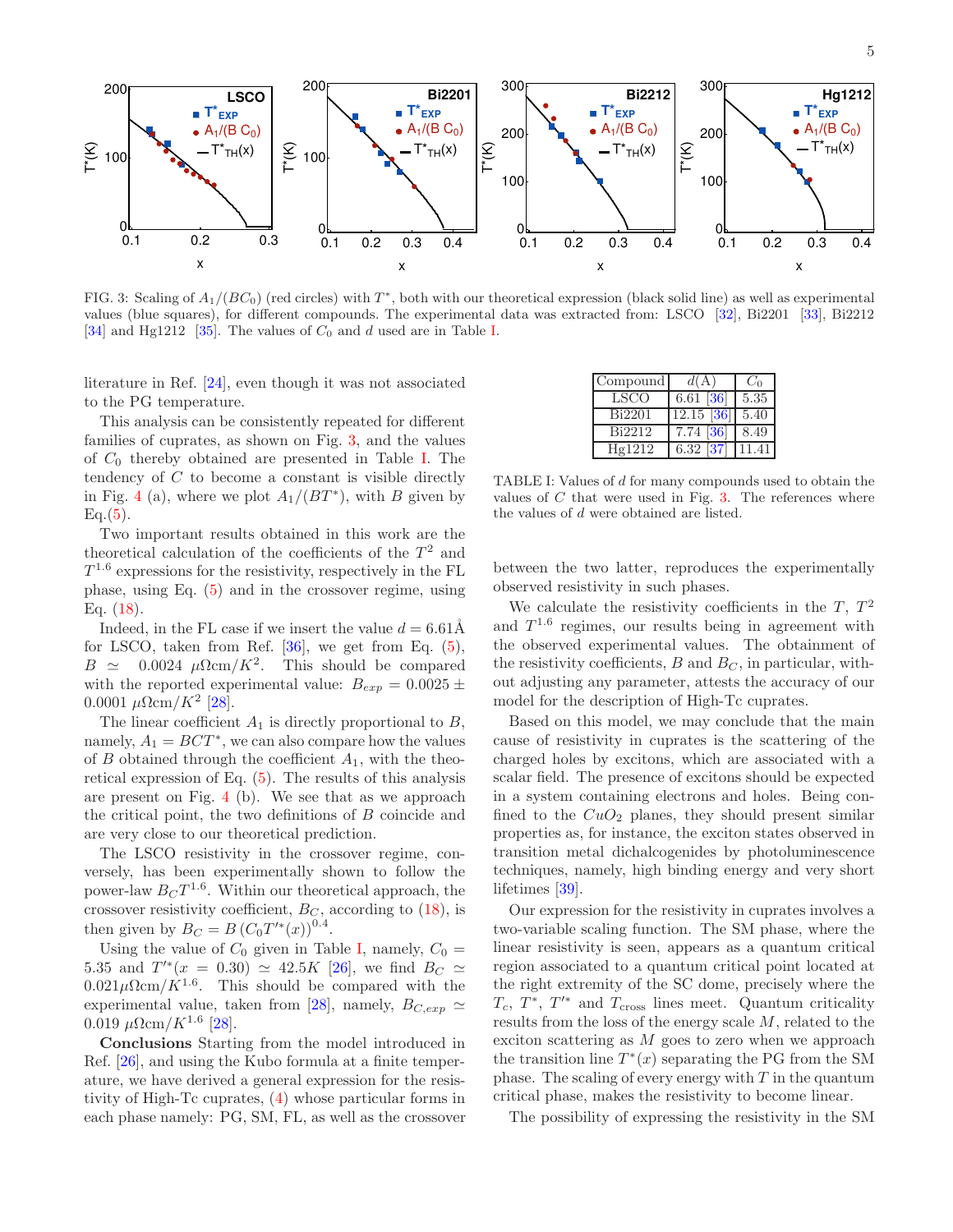

FIG. 4: (a) Evolution of  $A_1/(BT^*)$  with doping, showing that it stabilizes in the value  $C_0$  (black dashed line) displayed in Tab. [I:](#page-12-0) i) using our fits for  $A_1$  (red disks); and ii) using results found in the literature (green and blue disks).(b) Value of B obtained by: i) Evolution of  $A_1/(CT^*)$  with doping, showing that it stabilizes in the value of  $B$  given by Eq.  $(5)$  using our fits for  $A_1$  (red disks) as well as using results found in the literature (green and blue disks); ii) the resistivity coefficient of the FL phase; and iii) the theoretical expression given in Eq. [\(5\)](#page-7-2). These show a remarkable agreement close to the critical point  $x = \tilde{x}_0 \approx 0.267$ . The experimental data points were extracted from the values of the coefficient, availabe in the literature [\[28](#page-6-3), [29](#page-6-4), [32,](#page-6-8) [38](#page-6-15)]. The dashed line corresponds to our theoretical calculation.

phase in terms of a scaling function was already pointed out in the literature  $[21-23, 30]$  $[21-23, 30]$ . In this work, however, this fact has been derived from the proposed Hamiltonian, and the explicit form of the scaling function was, thereby, determined. Also, the resistivity being the consequence of hole scattering by a scalar field, our scaling approach does not suffer from the problems pointed out in [\[23,](#page-5-19) [30\]](#page-6-6). We, therefore, reconcile the existence of a quantum critical regime with the Planckian diffusion hypothesis.

The scaling allows us to predict that the slope of the linear resistivity is proportional to the PG temperature  $T^*(x)$ , where the excitons condense. We, thereby, can infer the connection between the resistivity and the scattering by excitons.

A natural extension of this work would be to consider

the inclusion of a third scaling variable, representing the effect of external agents such as pressure or magnetic field on the resistivity of cuprates. That would add a third dimension to the phase diagram of Fig. [1.](#page-13-0) It would be interesting to compare the new results with the data available in the literature for external magnetic field and with an AC field. The effect of pressure, that changes  $\mu$ [\[26\]](#page-6-2), on resistivity is also an interesting direction to be explored using this formalism.

Acknowledgments RA acknowledges funding from CAPES. ECM was supported in part by CNPq and FAPERJ.

∗ arouca@pos.if.ufrj.br

- <span id="page-5-1"></span><span id="page-5-0"></span>† marino@if.ufrj.br
- <span id="page-5-2"></span>[1] J. G. Bednorz and K. A. Müller, Zeitschrift für Physik B Condensed Matter 64, 189 (1986).
- <span id="page-5-3"></span>E. Dagotto, Rev. Mod. Phys. **66**, 763 (1994).
- <span id="page-5-4"></span>[3] D. J. Scalapino, Rev. Mod. Phys. 84, 1383 (2012).
- <span id="page-5-5"></span>[4] D. J. Scalapino, E. Loh, and J. E. Hirsch, Physical Review B 34, 8190 (1986).
- [5] D. A. Wollman, D. J. Van Harlingen, W. C. Lee, D. M. Ginsberg, and A. J. Leggett, Physical Review Letters 71, 2134 (1993).
- <span id="page-5-6"></span>[6] C. C. Tsuei and J. R. Kirtley, Rev. Mod. Phys. 72, 969  $(2000).$
- <span id="page-5-7"></span>[7] T. Hu, Y. Liu, H. Xiao, G. Mu, and Y. Yang, Scientific Reports 7, 1 (2017).
- <span id="page-5-8"></span>[8] A. Legros, S. Benhabib, W. Tabis, F. Laliberté, M. Dion, M. Lizaire, B. Vignolle, D. Vignolles, H. Raffy, Z. Li, et al., Nature Physics 15, 142 (2019).
- <span id="page-5-9"></span>[9] E. C. Marino, Quantum Field Theory Approach to Condensed Matter Physics (Cambridge University Press, 2017).
- <span id="page-5-20"></span>[10] G. D. Mahan, Many-Particle Physics (Springer Science & Business Media, 2013).
- <span id="page-5-10"></span>[11] P. Coleman, Introduction to Many-Body Physics (Cambridge University Press, 2015).
- <span id="page-5-11"></span>[12] M. Gurvitch and A. T. Fiory, Physical Review Letters 59, 1337 (1987).
- <span id="page-5-12"></span>[13] B. Keimer, S. A. Kivelson, M. R. Norman, S. Uchida, and J. Zaanen, Nature 518, 179 (2015).
- <span id="page-5-13"></span>[14] C. M. Varma, P. B. Littlewood, S. Schmitt-Rink, E. Abrahams, and A. E. Ruckenstein, Physical Review Letters 63, 1996 (1989).
- [15] C. M. Varma, Physical Review Letters 83, 3538 (1999).
- [16] T. Faulkner, N. Iqbal, H. Liu, J. McGreevy, and D. Vegh, Science **329**, 1043 (2010).
- [17] R. A. Davison, K. Schalm, and J. Zaanen, Physical Review B 89, 245116 (2014).
- <span id="page-5-14"></span>[18] A. A. Patel, J. McGreevy, D. P. Arovas, and S. Sachdev, Physical Review X 8, 021049 (2018).
- <span id="page-5-15"></span>[19] J. Zaanen, Nature 430, 512 (2004).
- <span id="page-5-16"></span>[20] J. Zaanen, SciPost Phys. **6**, 61 (2019).
- <span id="page-5-17"></span>[21] K. Damle and S. Sachdev, Physical Review B 56, 8714 (1997).
- <span id="page-5-18"></span>[22] S. Sachdev, Quantum Phase Transitions (Cambridge University Press, 2011), 2nd ed.
- <span id="page-5-19"></span>[23] P. Phillips and C. Chamon, Physical Review Letters 95,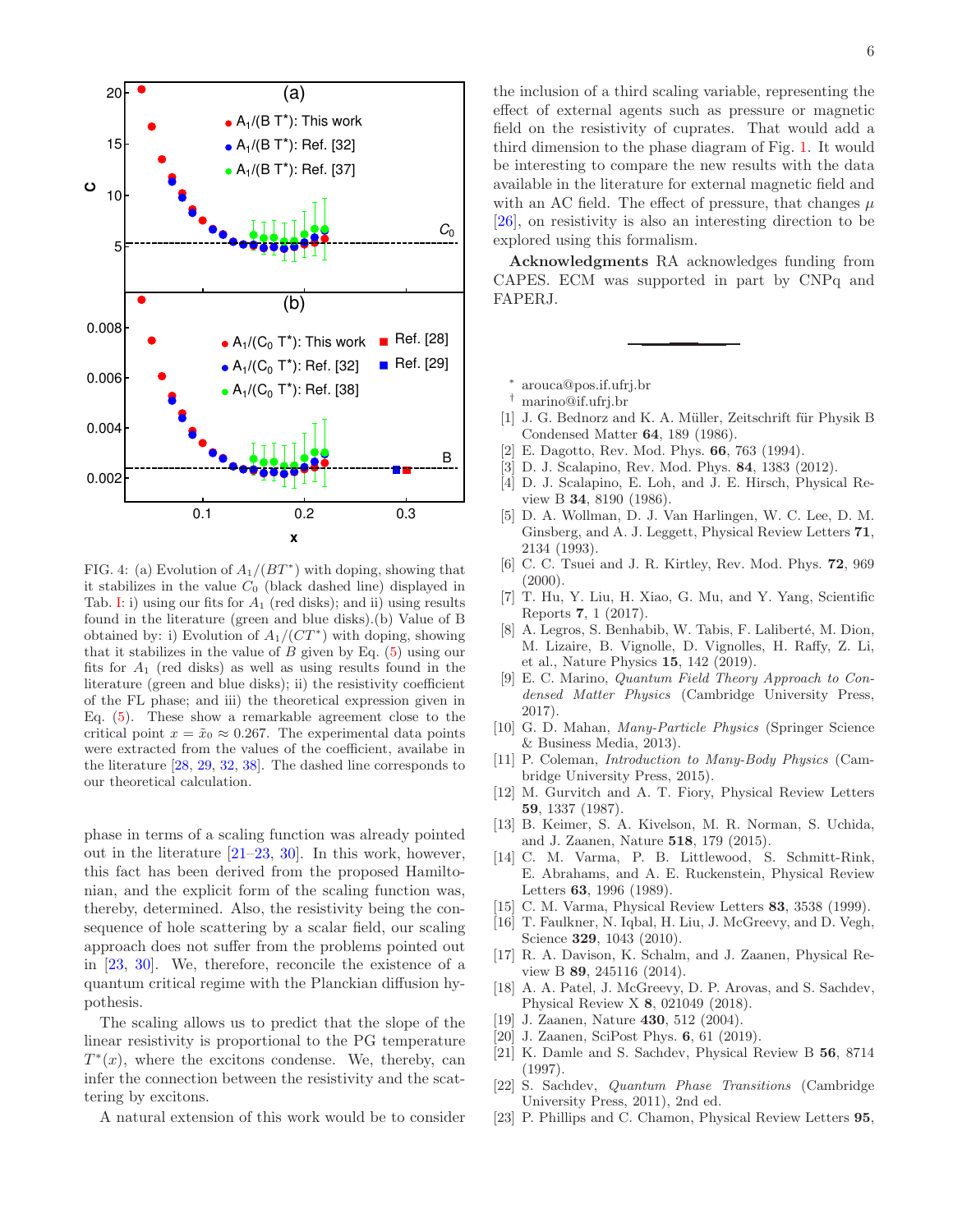107002 (2005).

- <span id="page-6-0"></span>[24] L. Taillefer, Annu. Rev. Condens. Matter Phys. 1, 51 (2010).
- <span id="page-6-1"></span>[25] I. Vishik, M. Hashimoto, R.-H. He, W.-S. Lee, F. Schmitt, D. Lu, R. Moore, C. Zhang, W. Meevasana, T. Sasagawa, et al., Proceedings of the National Academy of Sciences 109, 18332 (2012).
- <span id="page-6-2"></span>[26] E. C. Marino, R. O. Corrêa Jr, R. Arouca, L. H. Nunes, and V. S. Alves, Superconductor Science and Technology 33, 035009 (2020).
- <span id="page-6-5"></span>[27] E. C. Marino and M. B. S. Neto, Phys. Rev. B 64, 092511 (2001).
- <span id="page-6-3"></span>[28] S. Nakamae, K. Behnia, N. Mangkorntong, M. Nohara, H. Takagi, S. J. C. Yates, and N. E. Hussey, Physical Review B 68, 100502 (2003).
- <span id="page-6-4"></span>[29] R. Cooper, Y. Wang, B. Vignolle, O. Lipscombe, S. Hayden, Y. Tanabe, T. Adachi, Y. Koike, M. Nohara, H. Takagi, et al., Science 323, 603 (2009).
- <span id="page-6-6"></span>[30] P. Phillips, Advanced Solid State Physics (Cambridge University Press, 2012).
- <span id="page-6-7"></span>[31] T. R. Kirkpatrick and D. Belitz, Physical Review B  $91$ , 214407 (2015).
- <span id="page-6-8"></span>[32] Y. Ando, S. Komiya, K. Segawa, S. Ono, and Y. Kurita, Physical Review Letters 93, 267001 (2004).
- <span id="page-6-9"></span>[33] Y. Ando, Y. Hanaki, S. Ono, T. Murayama, K. Segawa, N. Miyamoto, and S. Komiya, Physical Review B 61, R14956 (2000).
- <span id="page-6-10"></span>[34] M. Akoshima, T. Noji, Y. Ono, and Y. Koike, Physical Review B 57, 7491 (1998).
- <span id="page-6-11"></span>[35] A. Yamamoto, N. Takeshita, C. Terakura, and Y. Tokura, Nat Commun. 6 (2015).
- <span id="page-6-12"></span>[36] D. R. Harshman and A. P. Mills, Physical Review B 45, 10684 (1992).
- <span id="page-6-13"></span>[37] B. Hunter, J. Jorgensen, J. Wagner, P. Radaelli, D. Hinks, H. Shaked, R. Hitterman, and R. Von Dreele, Physica C: Superconductivity 221, 1 (1994).
- <span id="page-6-15"></span>[38] N. Hussey, R. Cooper, X. Xu, Y. Wang, I. Mouzopoulou, B. Vignolle, and C. Proust, Philosophical Transactions of the Royal Society A: Mathematical, Physical and Engineering Sciences 369, 1626 (2011).
- <span id="page-6-14"></span>[39] E. Marino, L. O. Nascimento, V. S. Alves, N. Menezes, and C. M. Smith, 2D Materials 5, 041006 (2018).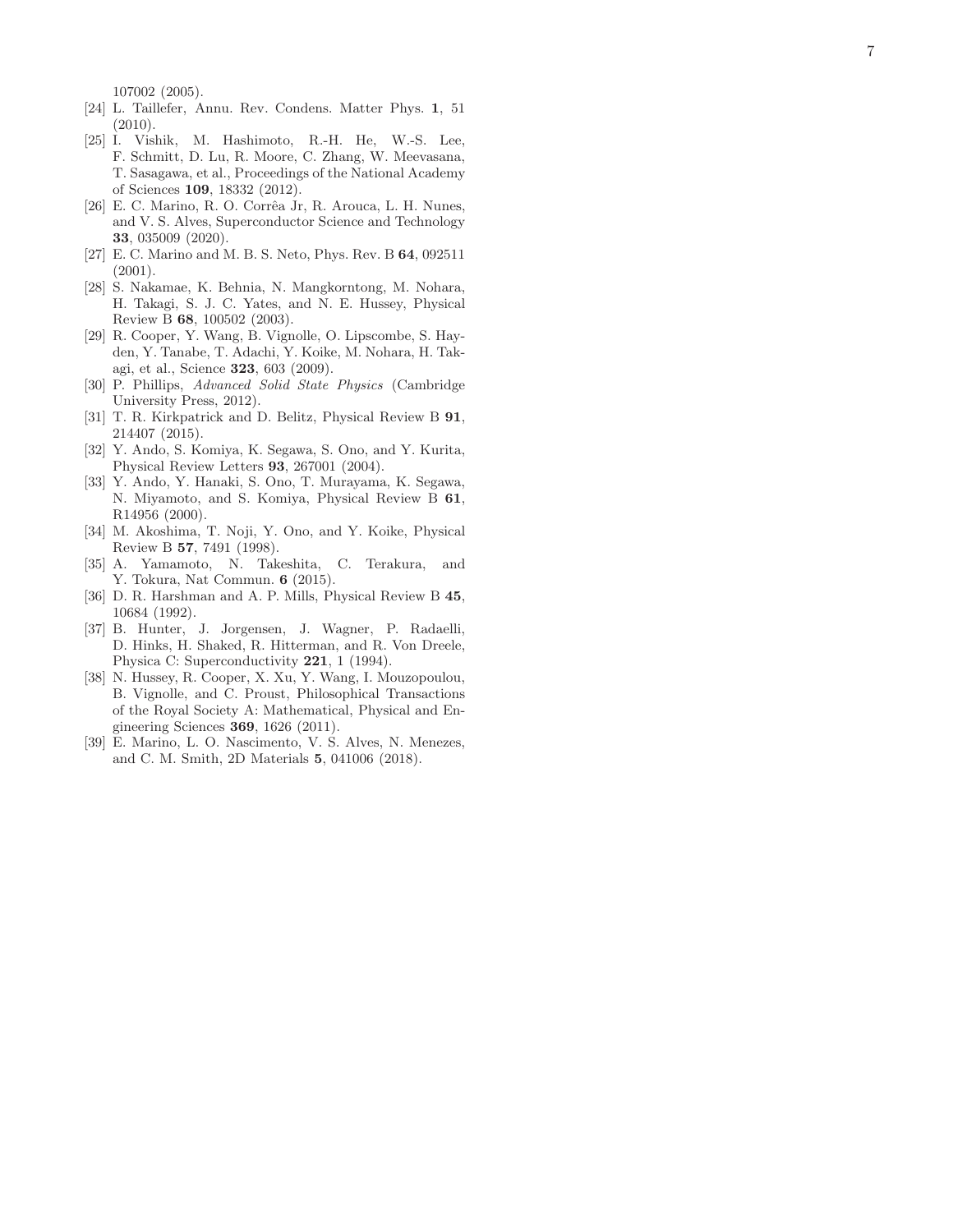# Supplemental Material

## BRIEF REVIEW OF THE MODEL

We use here the same Hamiltonian introduced in [\[26\]](#page-6-2), namely

$$
H_{eff}[\psi] = -t \sum_{\mathbf{R},\mathbf{d}_i} \psi_{A\sigma}^{\dagger}(\mathbf{R}) \psi_{B\sigma}(\mathbf{R}+\mathbf{d}_i) + hc
$$
  
\n
$$
-g_S \sum_{\mathbf{R},\mathbf{d}_i} \left[ \psi_{A\uparrow}^{\dagger}(\mathbf{R}) \psi_{B\downarrow}^{\dagger}(\mathbf{R}+\mathbf{d}_i) + \psi_{B\uparrow}^{\dagger}(\mathbf{R}+\mathbf{d}_i) \psi_{A\downarrow}^{\dagger}(\mathbf{R}) \right] \left[ \psi_{B\downarrow}(\mathbf{R}+\mathbf{d}_i) \psi_{A\uparrow}(\mathbf{R}) + \psi_{A\downarrow}(\mathbf{R}) \psi_{B\uparrow}(\mathbf{R}+\mathbf{d}_i) \right]
$$
  
\n
$$
-g_P \sum_{\mathbf{R},\mathbf{d}_i} \left[ \psi_{A\uparrow}^{\dagger}(\mathbf{R}) \psi_{B\uparrow}(\mathbf{R}+\mathbf{d}_i) + \psi_{A\downarrow}^{\dagger}(\mathbf{R}) \psi_{B\downarrow}(\mathbf{R}+\mathbf{d}_i) \right] \left[ \psi_{B\uparrow}^{\dagger}(\mathbf{R}+\mathbf{d}_i) \psi_{A\uparrow}(\mathbf{R}) + \psi_{B\downarrow}^{\dagger}(\mathbf{R}+\mathbf{d}_i) \psi_{A\downarrow}(\mathbf{R}) \right] (S1)
$$

in the above expression, **R** denotes the sites of a square sublattice (A) and  $\mathbf{d}_i$ ,  $i = 1, ..., 4$ , its nearest neighbors, belonging to square sublattice (B).  $\psi_{A,B\sigma}^{\dagger}$  is the creation operator of a hole, or, equivalently, the destruction operator of an electron, with spin  $\sigma = \uparrow, \downarrow$  in sublattice A, B. Such sublattices are formed as follows: each oxygen ion possesses a  $p_x$  and a  $p_y$  orbital but only one of them, either  $p_x$  or  $p_y$ , alternatively, hybridizes with the copper 3d orbitals. Two inequivalent oxygen sublattices are thereby formed, one having hybridized  $p_x$  orbitals and the other having  $p_y$ . t is the usual hopping parameter,  $g_S$  is the coupling parameter of the hole-attractive interaction term and  $g_P$ , coupling parameter of the hole-repulsive interaction term . Through a Hubbard Stratonovitch (HS) transformation we can express this Hamiltonian in terms of the scalar HS fields  $\Phi(\mathbf{k})$  and  $\chi(\mathbf{k})$ , which upon integration, generate the quartic attractive and repulsive terms, respectively responsible for the formation of Cooper pair and exciton bound states.

<span id="page-7-4"></span>
$$
H_{eff}[\psi, \Phi, \chi] = \sum_{\mathbf{k}, \sigma} \left\{ \epsilon(\mathbf{k}) \psi_{A\sigma}^{\dagger}(\mathbf{k}) \psi_{B\sigma}(\mathbf{k}) + \Phi(\mathbf{k}) \left[ \psi_{A\uparrow}^{\dagger}(-\mathbf{k}) \psi_{B\downarrow}^{\dagger}(\mathbf{k}) + \psi_{B\uparrow}^{\dagger}(\mathbf{k}) \psi_{A\downarrow}^{\dagger}(-\mathbf{k}) \right] + \chi(\mathbf{k}) \left[ \psi_{A\sigma}^{\dagger}(\mathbf{k}) \psi_{B\sigma}(\mathbf{k}) \right] + hc \right\} + \frac{1}{g_S} \sum_{\mathbf{k}} \Phi^{\dagger}(\mathbf{k}) \Phi(\mathbf{k}) + \frac{1}{g_P} \sum_{\mathbf{k}} \chi^{\dagger}(\mathbf{k}) \chi(\mathbf{k}).
$$
\n(S2)

The ground-state expectation values of the HS fields, namely,  $\Delta = \langle \Phi \rangle$  and  $M = \langle \chi \rangle$  are the order parameters for the superconducting (SC) and pseudogap (PG) phases [\[26\]](#page-6-2).

We introduce the doping  $x$ -dependence through the constraint

<span id="page-7-0"></span>
$$
\lambda \Big[ \sum_{C=A,B} \psi_{C,\sigma,a}^{\dagger} \psi_{C,\sigma,a} - N d(x) \Big]
$$
 (S3)

which is implemented by integrating over the Lagrange multiplier field  $\lambda$ , whose vacuum expectation value is the chemical potential:  $\langle \lambda \rangle = \mu$ . Here  $d(x)$  is a function of the stoichiometric doping parameter, which turns out to be  $d(x) = 2(x_0 - x)/x_0$  and N is the number of  $CuO<sub>2</sub>$  planes intercepting the material primitive unit cell. [\[26\]](#page-6-2).

We can represent Hamiltonian [\(S2\)](#page-7-4) with the constraint of Eq. [\(S3\)](#page-7-0), using Nambu fermion fields  $\Psi_a$ 

<span id="page-7-3"></span>
$$
\Psi_a = \begin{pmatrix} \psi_{A,\uparrow,a} \\ \psi_{B,\uparrow,a} \\ \psi_{A,\downarrow,a}^{\dagger} \\ \psi_{B,\downarrow,a}^{\dagger} \end{pmatrix},
$$
\n(S4)

as

<span id="page-7-2"></span>
$$
H_{eff} - \mu \mathcal{N} = \frac{1}{g_S} \sum_{\mathbf{k}} |\Delta(\mathbf{k})|^2 + \frac{1}{g_P} \sum_{\mathbf{k}} |M(\mathbf{k})|^2 + \sum_{\mathbf{k}} \Psi_a^{\dagger}(k) \left( \mathcal{H}(k) - \mu \mathcal{N} \right) \Psi_a(k)
$$
(S5)

with the matrix  $\mathcal{H} - \mu \mathcal{N}$ 

<span id="page-7-1"></span>
$$
\mathcal{H} - \mu \mathcal{N} = \begin{pmatrix}\n-\mu & \epsilon + M & 0 & \Delta \\
\epsilon + M^* & -\mu & \Delta & 0 \\
0 & \Delta^* & \mu & -\epsilon - M^* \\
\Delta^* & 0 & -\epsilon - M & \mu\n\end{pmatrix}.
$$
\n(S6)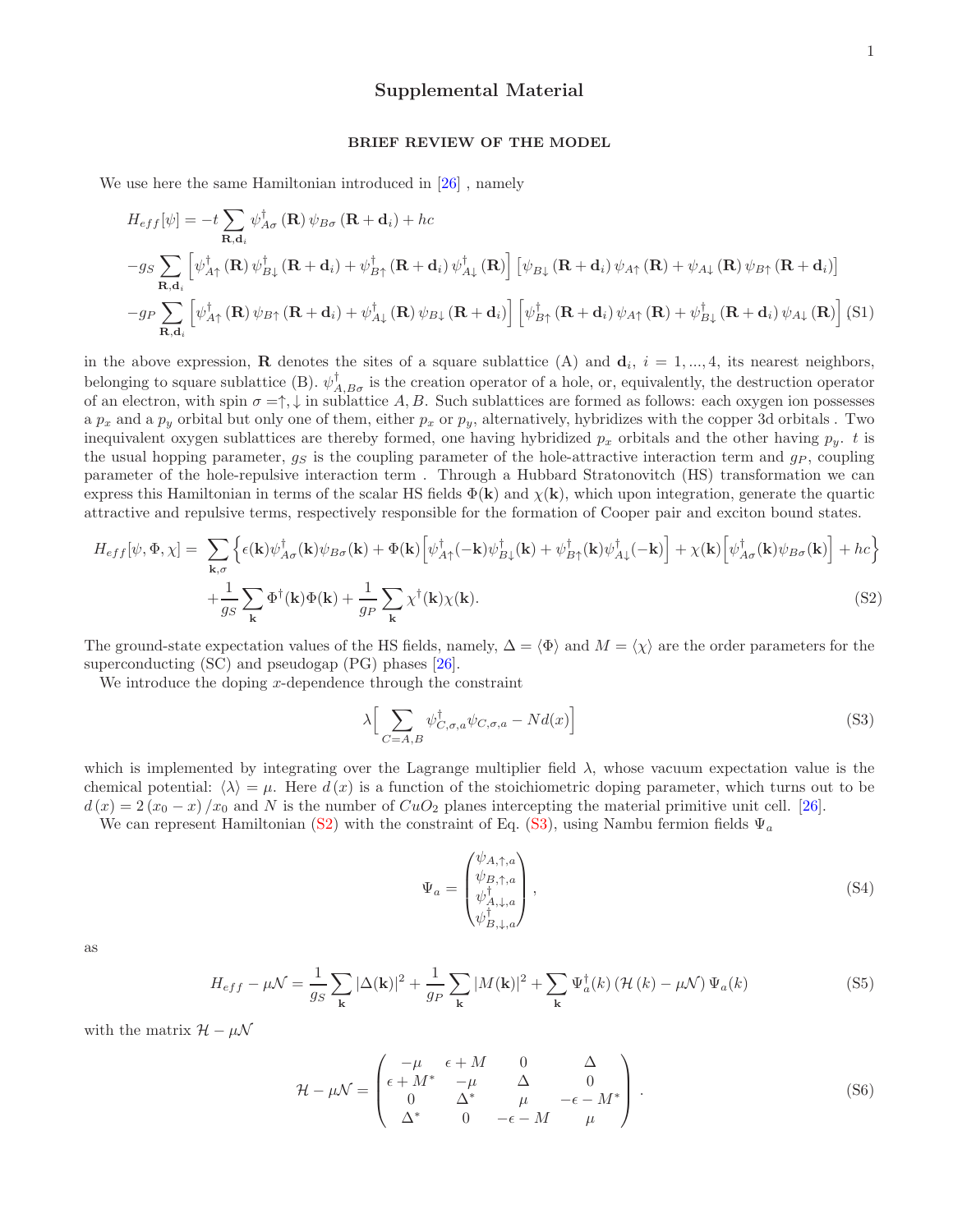$$
Z = \exp\Big\{-\beta\Omega[\Delta, M, \mu]\Big\}
$$

Minimizing the grand-canonical potential  $\Omega$ , respectively, with respect to  $\Delta, M, \mu$ , we obtain the equations that determine the behavior of  $\Delta$ , M and  $\mu$  in the thermodynamic equilibrium state [\[26](#page-6-2)]:

<span id="page-8-1"></span>
$$
2\Delta \left[ -\frac{2T}{\alpha}F\left(\Delta, M, \mu\right) + \frac{\eta(Ngs)}{g_c} \right] = 0\tag{S7}
$$

$$
2M\left[-\frac{2T}{\alpha}F\left(\Delta,M,\mu\right)+\frac{\eta(Ng_P)}{g_c}\right]=0\tag{S8}
$$

$$
d(x) = \mu \frac{4T}{\alpha} F(\Delta, M, \mu), \qquad (S9)
$$

with the critical coupling  $g_c = 0.30$  eV and F being, close to the critical curves, given by

<span id="page-8-4"></span>
$$
F(\Delta, M, \mu)|_{|\Delta| \sim 0, |M| \sim 0} = \ln 2 + \frac{1}{2} \ln \cosh \left[ \frac{\sqrt{|\Delta|^2 + (|M| + \mu(x))^2}}{2T} \right] + \frac{1}{2} \ln \cosh \left[ \frac{\sqrt{|\Delta|^2 + (|M| - \mu(x))^2}}{2T} \right].
$$
 (S10)

In the superconducting phase,  $\Delta \neq 0$  and  $M = 0$  so that Eq. [\(S8\)](#page-8-1) is trivially satisfied and from Eqs. [\(S7\)](#page-8-1) and [\(S9\)](#page-8-1) we arrive at the expressions for the superconducting transition temperature  $T_c(x)$ :

<span id="page-8-3"></span>
$$
\begin{cases}\nT_c(x) = \frac{\ln 2 T_{max}}{\ln 2 + \frac{\mu_0(x)}{2T_c(x)} + \frac{1}{2} \left(e^{-\frac{\mu_0(x)}{T_c(x)}} - 1\right)}, & x < x_0 \\
T_c(x) = \frac{\ln 2 T_{max}}{\ln \left[1 + \exp\left[-\frac{\mu_0(x)}{T_c(x)}\right]\right]}, & x > x_0 \\
T_c(x) = \frac{\ln 2 T_{max}}{\ln 2 T_{max} + \frac{\ln 2 T_{max}}{2T_c(x)} + \frac{1}{2} \left(e^{-\frac{\left[\mu_0(x)\right]}{T_c(x)}} - 1\right)}, & \text{LSCO},\n\end{cases}
$$
\n(S11)

where

<span id="page-8-2"></span>
$$
\mu_0(x) = 2\gamma (x_0 - x) \tag{S12}
$$

 $\gamma$  being a parameter to be determined for each compound.  $T_{\text{max}} = \frac{\Lambda}{2 \ln 2} \eta (N g_S)$ ,  $\Lambda = 0.018 \text{ eV}$  is an energy cut-off and  $\eta(Ng_S) = 1 - \frac{g_c}{Ng_S}$ . Notice that for LSCO we use a symmetrized version of the equations to comply with the experimental observation of a symmetrical SC dome.

For the pseudogap phase,  $\Delta = 0$  and  $M \neq 0$  so that now Eq. [\(S7\)](#page-8-1) is trivially satisfied and Eqs. [\(S8\)](#page-8-1) and [\(S9\)](#page-8-1) imply for the pseudogap transition temperature  $T^*(x)$ :

$$
T^*(x) = \frac{\frac{\Lambda \eta(g_P N)}{2}}{\ln\left[1 + \exp\left[-\frac{2\tilde{\gamma}(\tilde{x}_0 - x)}{T^*(x)}\right]\right]},
$$
\n(S13)

with  $\eta(g_P N) = 1 - \frac{g_c}{N g_P}$ ,  $\tilde{x}_0 = x_{SC}^+$  (see Main Text) and  $\tilde{\gamma}$  is determined for each compound.

Using a systematic procedure, discussed extensively in Ref. [\[26](#page-6-2)], we were able to obtain the parameters  $\gamma$ ,  $g_S$ ,  $g_P$ and  $\tilde{\gamma}$  for each material and characterize their phase diagram with an excellent agreement with experimental data.

which yields the grand-canonical potential in the presence of an applied electromagnetic vector potential **A**, namely,  $\Omega[A]$ .

### COMPLETE RESISTIVITY CALCULATION

The DC conductivity, at a finite temperature, according to the Kubo formula [\[10](#page-5-20)], is given by

<span id="page-8-0"></span>
$$
\sigma_{\rm DC}^{ij} = \lim_{\omega \to 0} \frac{1}{\omega} \left[ 1 - e^{-\beta \hbar \omega} \right] \lim_{\mathbf{k} \to \mathbf{0}} \langle j^i j^j \rangle_{\rm C} (\omega, \mathbf{k}). \tag{S14}
$$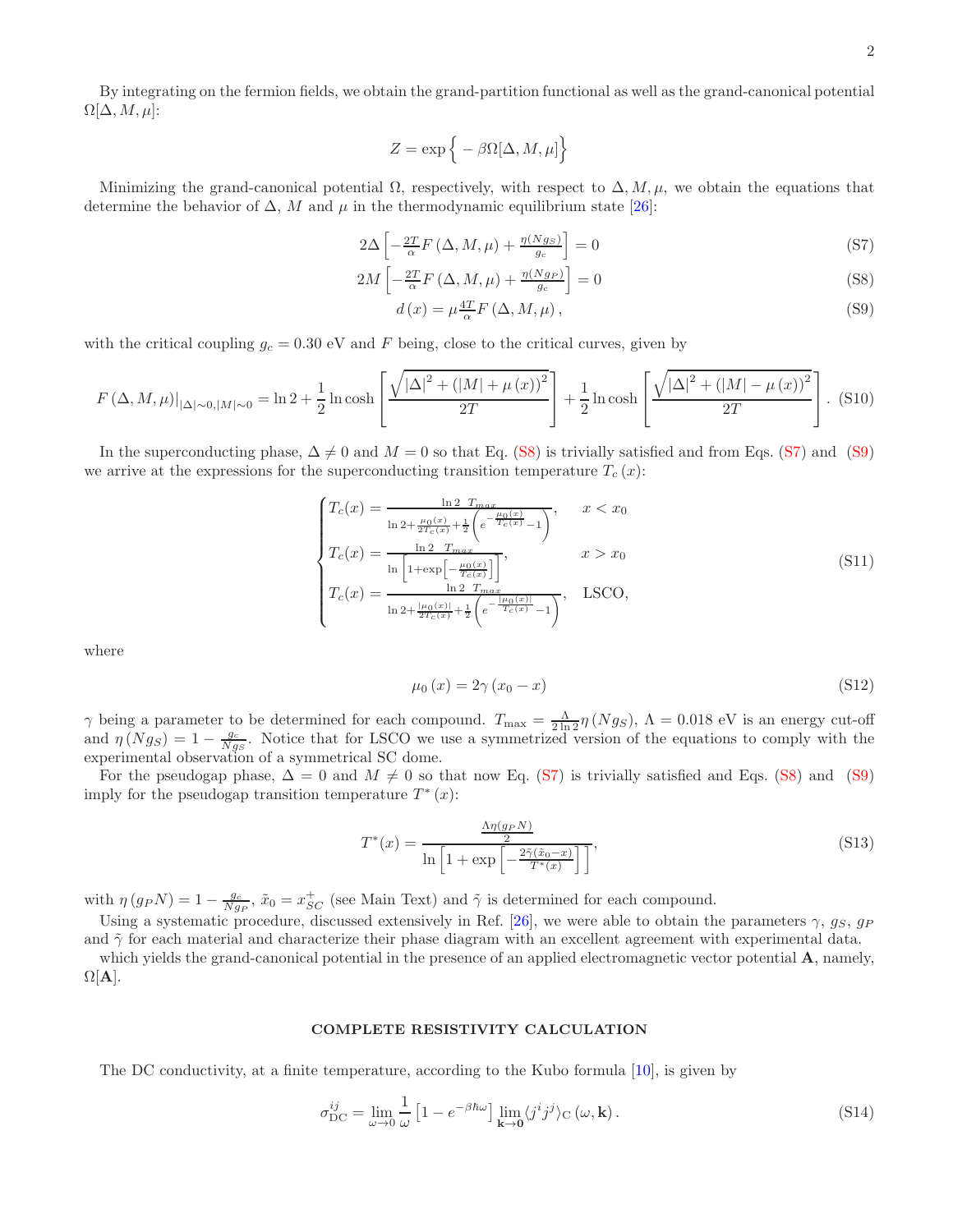The average electric current and its two-point correlator are obtained from:

<span id="page-9-0"></span>
$$
\langle j^{i} \rangle = \frac{\delta \Omega[\mathbf{A}]}{\delta \mathbf{A}^{i}} \quad , \langle j^{i} j^{j} \rangle = \frac{\delta^{2} \Omega[\mathbf{A}]}{\delta \mathbf{A}^{i} \delta \mathbf{A}^{j}}. \tag{S15}
$$

where  $\Omega[A]$  is the grand-canonical potential in the presence of an applied electromagnetic vector potential A. This relates to the grand-partition functional  $Z[A]$  as

$$
\Omega[\mathbf{A}] = -\frac{1}{\beta} \ln Z[\mathbf{A}].
$$
\n(S16)

The grand-partition functional, is given by

<span id="page-9-2"></span>
$$
Z[\mathbf{A}] = \text{Tr}e^{-\beta[H[\mathbf{A}] - \mu \mathcal{N}]} \tag{S17}
$$

where  $\mu$  is the chemical potential,  $\mathcal N$  is the number operator and the electromagnetic field **A** is introduced through the usual minimal coupling prescription

<span id="page-9-1"></span>
$$
\epsilon(\mathbf{k}) \longrightarrow \epsilon(\mathbf{k} + e\mathbf{A}) \tag{S18}
$$

where  $\epsilon(\mathbf{k}) = 2t[\cos k_x a + \cos k_y a]$  is the usual tight-binding energy for a square lattice.

We can write the eigenvalues of  $H - \mu \mathcal{N}$ , in terms of the stationary values  $\Delta_0$ ;  $M_0$ ;  $\mu$  as

$$
\mathcal{E}_{\pm}(\mathbf{k})) = \pm \sqrt{\left(\sqrt{\epsilon^2(\mathbf{k}) + M_0^2} \pm \mu\right)^2 + \Delta_0^2}.
$$
\n(S19)

The grand-partition functional  $Z[A]$  follows from [\(S17\)](#page-9-2) and Eq.[\(S18\)](#page-9-1), namely,

$$
Z[\mathbf{A}] = \exp\left\{-\beta \left\{ \frac{|\Delta|^2}{g_S} + \frac{|M|^2}{g_P} + N\mu(x) - NTA \sum_{n=-\infty}^{\infty} \sum_{l=\pm 1} \int \frac{d^2k}{4\pi^2} \ln\left[\omega_n^2 + \mathcal{E}_l^2[\mathbf{A}]\right] \right\} \right\}
$$
(S20)  

$$
= \exp\left\{-\beta T \sum_{\omega_n} \sum_{l=\pm 1} \int \frac{d^2k}{(2\pi)^2} \ln\left[\frac{\omega_n^2 + \mathcal{E}_l^2[\mathbf{A}]}{\omega_n^2 + \mathcal{E}_l^2[0]}\right] \right\}
$$
(S21)

where

<span id="page-9-3"></span>
$$
\mathcal{E}_l^2[\mathbf{A}] = \Delta_0^2 + \left(\sqrt{v^2(\mathbf{k} + e\mathbf{A})^2 + M_0^2} + l\mu\right)^2.
$$
 (S22)

Using [\(S15\)](#page-9-0), [\(S18\)](#page-9-1) and [\(S22\)](#page-9-3), we obtain the average current:

$$
\langle j^{i} \rangle (\mathbf{k} = 0, \omega = 0) = N \sum_{l=\pm 1} 2T \mathcal{E}_{l}[\mathbf{A}] \frac{\partial \mathcal{E}_{l}[\mathbf{A}]}{\partial \mathbf{A}^{i}} \sum_{\omega_{n}} \frac{1}{\omega_{n}^{2} + \mathcal{E}_{l}^{2}[\mathbf{A}]} = N \sum_{l=\pm 1} \frac{\partial \mathcal{E}_{l}[\mathbf{A}]}{\partial \mathbf{A}^{i}} \tanh \left(\frac{\mathcal{E}_{l}[\mathbf{A}]}{2k_{B}T}\right).
$$
 (S23)

In order to obtain the conductivity matrix,  $\sigma^{ij}$  we must take the derivative of  $\langle j^i \rangle$  with respect to  $\mathbf{A}^j$ , at  $\mathbf{A} = \mathbf{k} = 0$ . Considering that, in this case

$$
\left. \frac{\partial \mathcal{E}[\mathbf{A}]}{\partial \mathbf{A}^i} \right|_{\mathbf{A} = 0, \mathbf{k} = 0} = 0
$$

we have

$$
\langle j^{i}j^{j}\rangle(\mathbf{k}=0,\omega=0)=N\sum_{l=\pm 1}\frac{\partial^{2}\mathcal{E}_{l}[\mathbf{A}]}{\partial \mathbf{A}^{i}\partial \mathbf{A}^{j}}\tanh\Big(\frac{\mathcal{E}_{l}[\mathbf{A}]}{2k_{B}T}\Big). \tag{S24}
$$

Under the latter conditions, only the diagonal  $(\delta^{ij})$  terms survive, namely

$$
\langle j^{i}j^{j}\rangle(\mathbf{k}=0,\omega=0) = \frac{Ne^{2}v^{2}}{M_{0}}\delta^{ij}\left\{\frac{(M_{0}+\mu)\tanh\left[\frac{\sqrt{\Delta_{0}^{2}+\left(M_{0}+\mu\right)^{2}}}{2k_{B}T}\right]}{\sqrt{\Delta_{0}^{2}+\left(M_{0}+\mu\right)^{2}}}+\frac{(M_{0}-\mu)\tanh\left[\frac{\sqrt{\Delta_{0}^{2}+\left(M_{0}-\mu\right)^{2}}}{k_{B}T}\right]}{\sqrt{\Delta_{0}^{2}+\left(M_{0}-\mu\right)^{2}}}\right\}
$$
(S25)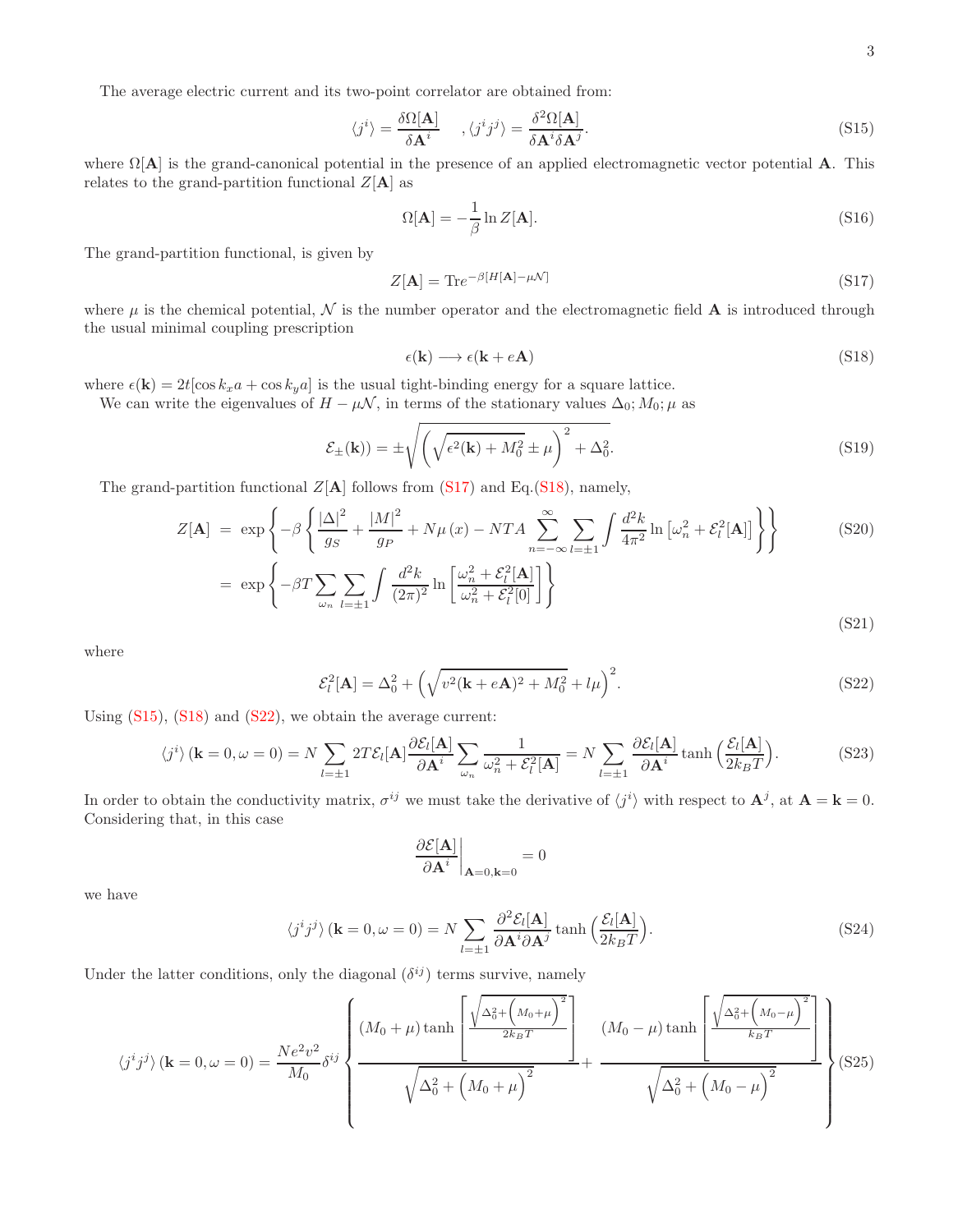In order to obtain the DC conductivity per  $CuO<sub>2</sub>$  plane, we just divide by N. The corresponding DC resistivity per  $CuO<sub>2</sub>$  plane, then, will be given by

$$
\rho^{ij} = \left(\frac{\sigma_{\rm DC}^{ij}}{N}\right)^{-1} = \delta^{ij} \frac{M_0}{\hbar \beta V^{-1} e^2 v^2} \left\{\frac{\left(M_0 + \mu\right) \tanh\left[\frac{\sqrt{\Delta_0^2 + \left(M_0 + \mu\right)^2}}{2k_B T}\right]}{\sqrt{\Delta_0^2 + \left(M_0 + \mu\right)^2}} + \frac{\left(M_0 - \mu\right) \tanh\left[\frac{\sqrt{\Delta_0^2 + \left(M_0 - \mu\right)^2}}{2k_B T}\right]}{\sqrt{\Delta_0^2 + \left(M_0 - \mu\right)^2}}\right\} \right\}^{-(1)} (S26)
$$

where  $V = da^2$  is the primitive unit cell volume per  $CuO_2$  plane, that is introduced through the Fourier transform. Then, considering that  $sign(x)$  tanh  $|x| = tanh(x)$ , we find that the resistivity for  $\Delta = 0$  is given by

$$
\rho^{ij} = \delta^{ij} \frac{V}{\hbar \beta e^2 v^2} \left[ \frac{M_0}{\tanh\left(\frac{M_0 + \mu}{2k_B T}\right) + \tanh\left(\frac{M_0 - \mu}{2k_B T}\right)} \right].
$$
\n(S27)

This can be rewritten as

$$
\rho^{ij} = \delta^{ij} \frac{V k_B}{\hbar v^2 e^2} T \frac{M_0 \left[ \cosh\left(\frac{M_0}{k_B T}\right) + \cosh\left(\frac{\mu}{k_B T}\right) \right]}{2 \sinh\left(\frac{M_0}{k_B T}\right)},\tag{S28}
$$

that is precisely Eq. [\(3\)](#page-7-0) of the main text.

# Particular Forms of  $G(K_1, K_2)$  in All Phases

As discussed in the main text, the different behavior of the resistivity, observed in each phase can be understood as different particular cases of the scaling function  $G(K_1, K_2)$ 

$$
G\left(\frac{M}{k_BT}, \frac{\mu}{k_BT}\right) = \frac{M}{k_BT} \frac{\cosh\left(\frac{M}{k_BT}\right) + \cosh\left(\frac{\mu}{k_BT}\right)}{2\sinh\left(\frac{M}{k_BT}\right)}
$$
(S29)

in the different phases. Here we derive the particular expressions of  $G$  in the different regions.

**Pseudogap Phase,**  $T \to 0$  As M and  $\mu$  are finite for zero temperature in this phase we can approximate

$$
\frac{\cosh\left(\frac{M}{k_BT}\right) + \cosh\left(\frac{\mu}{k_BT}\right)}{\sinh\left(\frac{M}{k_BT}\right)} = \frac{\exp\left(\frac{M}{k_BT}\right) + \exp\left(-\frac{M}{k_BT}\right) + \exp\left(\frac{\mu}{k_BT}\right) + \exp\left(-\frac{\mu}{k_BT}\right)}{\exp\left(\frac{M}{k_BT}\right) - \exp\left(-\frac{M}{k_BT}\right)}
$$

$$
1 + \underbrace{\exp\left(-\frac{2M}{k_BT}\right)}_{\approx 0} + \exp\left(\frac{\mu-M}{k_BT}\right) + \underbrace{\exp\left(-\frac{\mu+M}{k_BT}\right)}_{\approx 0}
$$

$$
1 - \underbrace{\exp\left(-\frac{2M}{k_BT}\right)}_{\approx 0}
$$

$$
\approx 1 + \exp\left(\frac{\mu-M}{k_BT}\right)
$$
\n
$$
\approx \exp\left(\frac{\mu-M}{k_BT}\right), \tag{S30}
$$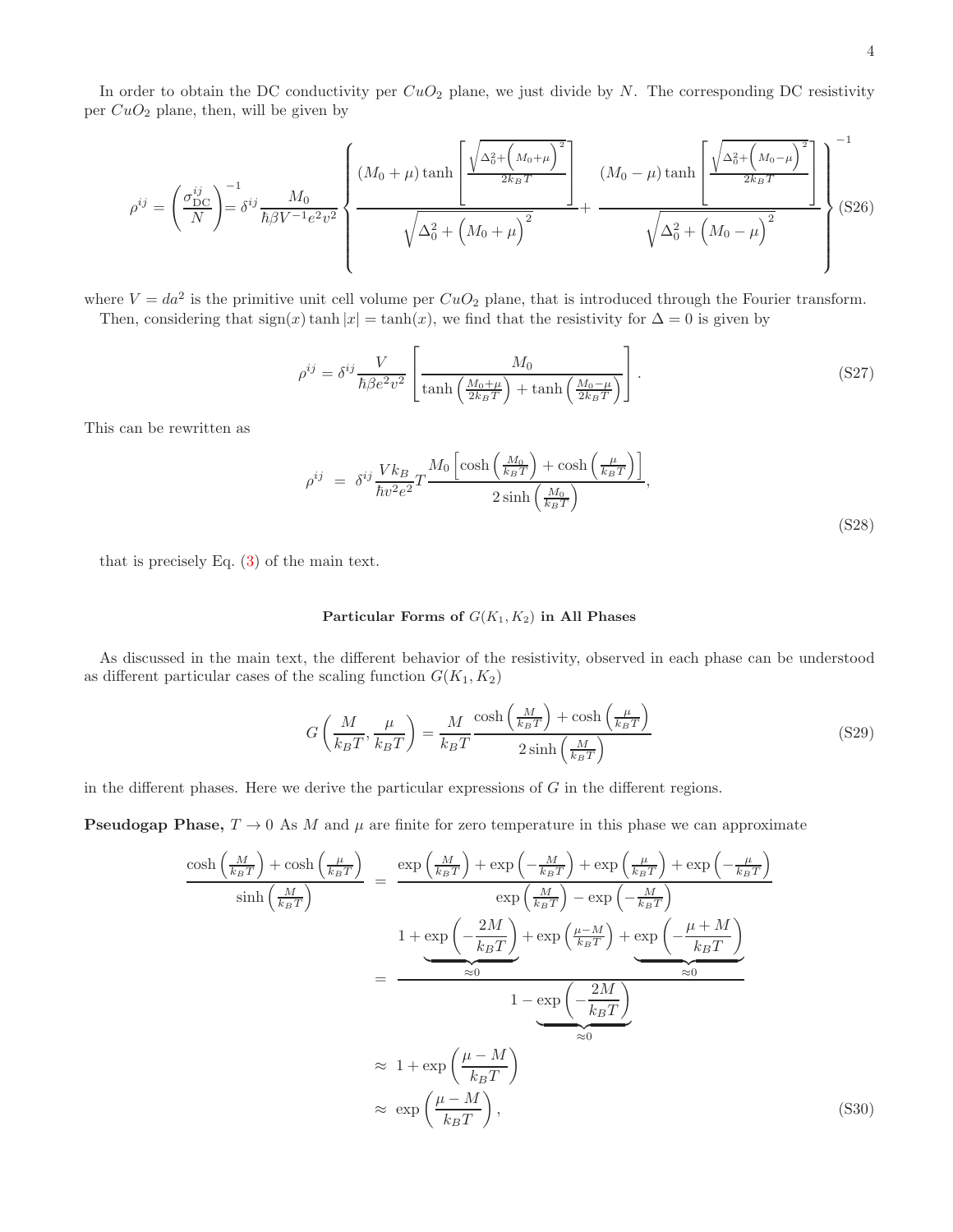such that

$$
G_{PG}(T \to 0) \approx \frac{M}{2k_B T} \exp\left(\frac{\mu - M}{k_B T}\right) \equiv \frac{M}{2k_B T} \exp\left(\frac{T_0}{T}\right),\tag{S31}
$$

where we define the temperature scale  $T_0 \equiv \frac{\mu - M}{k_B}$ .

**Pseudogap Phase,**  $T \to T^*$  For  $T \to T^*$ ,  $M \to 0$ . We can separate inspect the limit of two separate parts of F in this limit. First, the sum of cosh,

$$
\lim_{T \to T^*} \frac{\cosh\left(\frac{M}{k_B T}\right) + \cosh\left(\frac{\mu}{k_B T}\right)}{2} = \frac{1 + \cosh\left(\frac{\mu_{PG}(T \to T^*)}{k_B T^*}\right)}{2} = \cosh^2\left(\frac{\mu_{PG}(T \to T^*)}{2k_B T^*}\right),\tag{S32}
$$

then the fraction

$$
\lim_{T \to T^*} \frac{M/k_B}{\sin\left(\frac{M}{k_B T}\right)} = T^*,\tag{S33}
$$

such that

$$
G_{PG}(T \to T^*) = \frac{T^*}{T} \cosh^2\left(\frac{\mu_{PG}(T \to T^*)}{2k_B T^*}\right). \tag{S34}
$$

**Strange Metal Phase** In this phase,  $M \to 0$  for any temperature. This imply that F will have the same behavior of the previous phase, but with a different dependence of the cosh

$$
G_{SM} = C_0 \frac{T^*}{T},\tag{S35}
$$

where  $T^*$  comes from the condition of the continuity of  $\rho$  at  $T = T^*$  and  $C_0$  is the value of  $\cosh^2\left(\frac{\mu}{2k_BT}\right)$  in the strange metal phase as discussed in the main text.

**Fermi Liquid Phase** For the Fermi Liquid phase, the limit  $M \to 0$  is taken without the constraint imposed by the continuity of  $\rho$  at T<sup>\*</sup>. On the other hand, for  $\Delta = M = 0$ , equations [\(S7\)](#page-8-1) and [\(S8\)](#page-8-1) are trivially satisfied, and Eq. [\(S9\)](#page-8-1) implies

<span id="page-11-0"></span>
$$
\frac{\mu_{FL}}{2T} \left[ \mu_{FL}^2 - \Lambda \tilde{\eta} \tilde{\mu}(x) \right] = 0, \tag{S36}
$$

where  $\tilde{\mu}(x) = 2\tilde{\gamma}(\tilde{x}_0 - x)$ .

Observe that, consequently, for  $x \to \tilde{x}_0$ , we have the solution of the above equation:  $\mu_{FL}(x) = 0$ . Now, for  $x > \tilde{x}_0$ , we see that  $\tilde{\mu}(x)$  becomes negative, hence the only solution of [\(S36\)](#page-11-0) is  $\mu_{FL}(x) = 0$  as well. Hence, in the FL phase, we have

$$
G_{FL} = 1.\t\t(S37)
$$

#### DATA ANALYSIS

# Determination of the Doping Level

For compounds other than LSCO, the actual in-plane doping level is not directly related to the stoichiometric doping, due to the absence of a one-to-one relation between the amount of doped atomic species and the number of holes actually introduced into the planes. This creates a problem, since the chemical potential depends on the latter while measured physical quantities, are expressed in terms on the former. In Ref. [\[26](#page-6-2)] a solution for this problem was obtained. Noting that the two quantities, although usually different, are closely related, it was assumed that the chemical potential should be proportional to the stoichiometric doping, as we can see in [\(S12\)](#page-8-2). The proportionality coefficient,  $\gamma$  was then determined for each compound by comparing the results thereby obtained with the experimental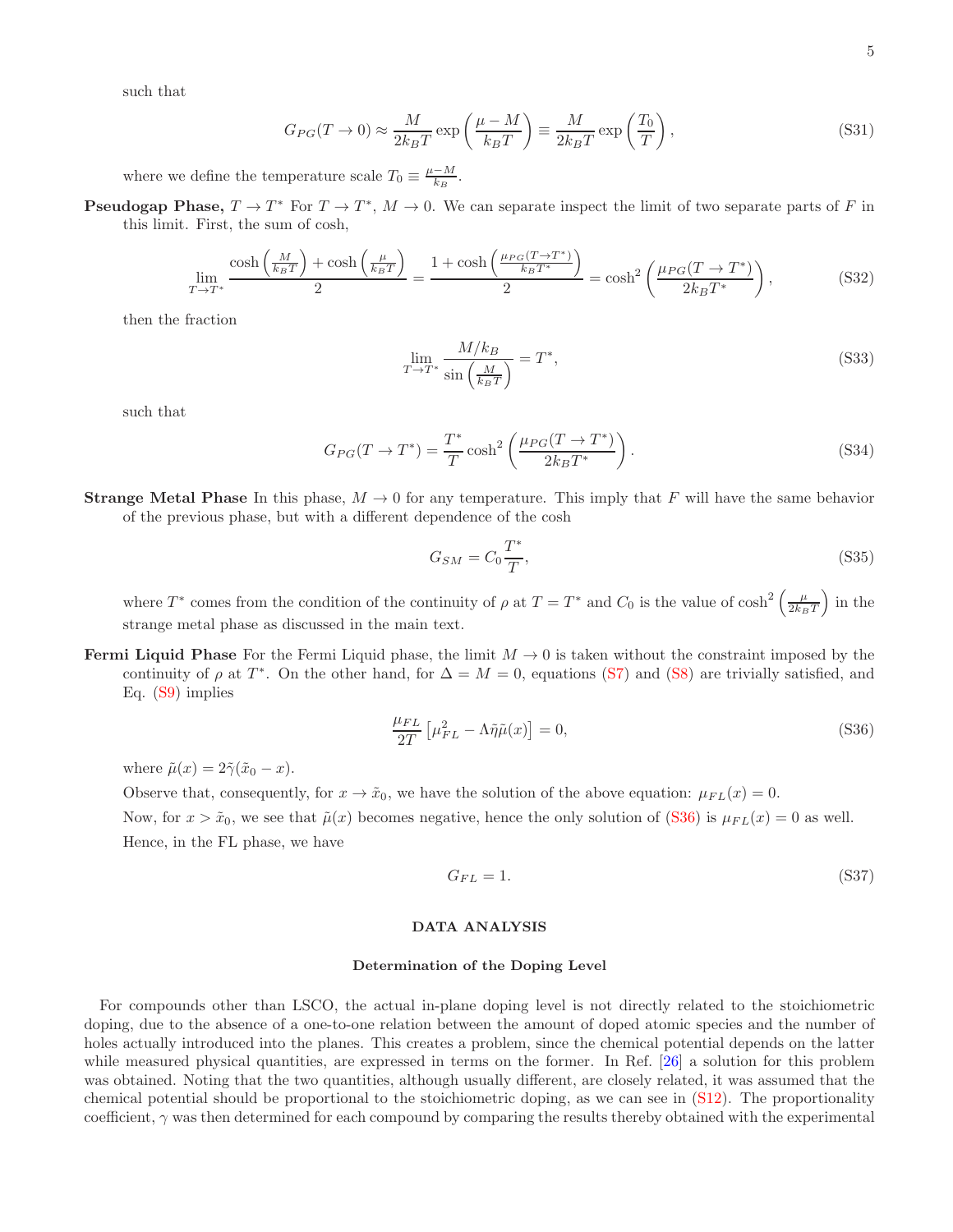data. That is how the curves  $T_c(x)$  and  $T^*(x)$  were obtained, with excellent agreement to the experiments for several cuprate compounds. Nevertheless, for some of the experimental data we have analyzed, a uniform database of doping parameters for the whole set of samples was needed. This is so because the reported doping levels were either based on different analyses or simply were not provided for each sample, but only its critical temperature. To circumvent this problem, we used our theoretical expression for  $T_c(x)$ , derived in Ref. [\[26\]](#page-6-2) in order to obtain the doping level of each sample by using the corresponding value of  $T_c$ . The resulting x values are presented on Table. [SI.](#page-12-0)

| Compound      | $\boldsymbol{x}$                        | Ref. Compound $T_c$ | $\boldsymbol{x}$ | Ref. | Compound | $T_c$ | $\boldsymbol{x}$        | Ref.              |
|---------------|-----------------------------------------|---------------------|------------------|------|----------|-------|-------------------------|-------------------|
| <b>Bi2201</b> | $14.5 \,   \, 0.14 \,   \, 331 \,   \,$ | Bi2212              | $35 0.13 $ [34]  |      | Hg1212   |       | 86 0.12 35              |                   |
| <b>Bi2201</b> | $23.7$ 0.17 [33]                        | Bi2212              | $50 0.14 $ [34]  |      | Hg1212   |       | $104 \mid 0.15 \mid 35$ |                   |
| <b>Bi2201</b> | $30.2$ 0.21 [33]                        | Bi2212              | $65 0.16 $ [34]  |      | Hg1212   |       | $124 0.22 $ [35]        |                   |
| Bi2201        | $34.2$ 0.26 [33]                        | Bi2212              | $80 0.18 $ [34]  |      | Hg1212   |       | 120 0.25                | $\left 35\right $ |
| <b>Bi2201</b> | $33.1 \mid 0.30 \mid 33$                | Bi2212              | $87 0.20 $ [34]  |      | Hg1212   | 89    | 0.28                    | $\vert 35 \vert$  |
| <b>Bi2201</b> | $30.1 \,   \, 0.31 \,   \, 33$          | Bi2212              | 86 0.25 34       |      |          |       |                         |                   |
|               |                                         | Bi2212              | 84 0.26 [34]     |      |          |       |                         |                   |

<span id="page-12-0"></span>TABLE SI: Obtained doping levels using Eq.[\(S11\)](#page-8-3) for many analyzed compounds. The references where the experimental data were obtained are also listed.

### Fitting procedure

To fit the data, we have added a constant value  $\rho_0$  to the theoretical expression of Eq. [\(10\)](#page-8-4) and Eq. [\(14\)](#page-8-0), in order to account for any effect of material imperfections in the resistivity. So, in summary, we have fitted  $A_1$  and  $\rho_0$  in the strange metal phase and  $T_0$  (assuming that it does not dependent on  $T$ ) in the low-T regime of the PG phase.

The fitted data for LSCO, Bi2201, Bi2212 and Hg1212 are in Figs. [S1,](#page-13-0) [S2,](#page-14-1) [S3](#page-14-0) and [S4.](#page-15-0) Observe how these expressions describe the resistivity for huge range of experimental data. The input values of the latter were obtained by digitalization of the published data.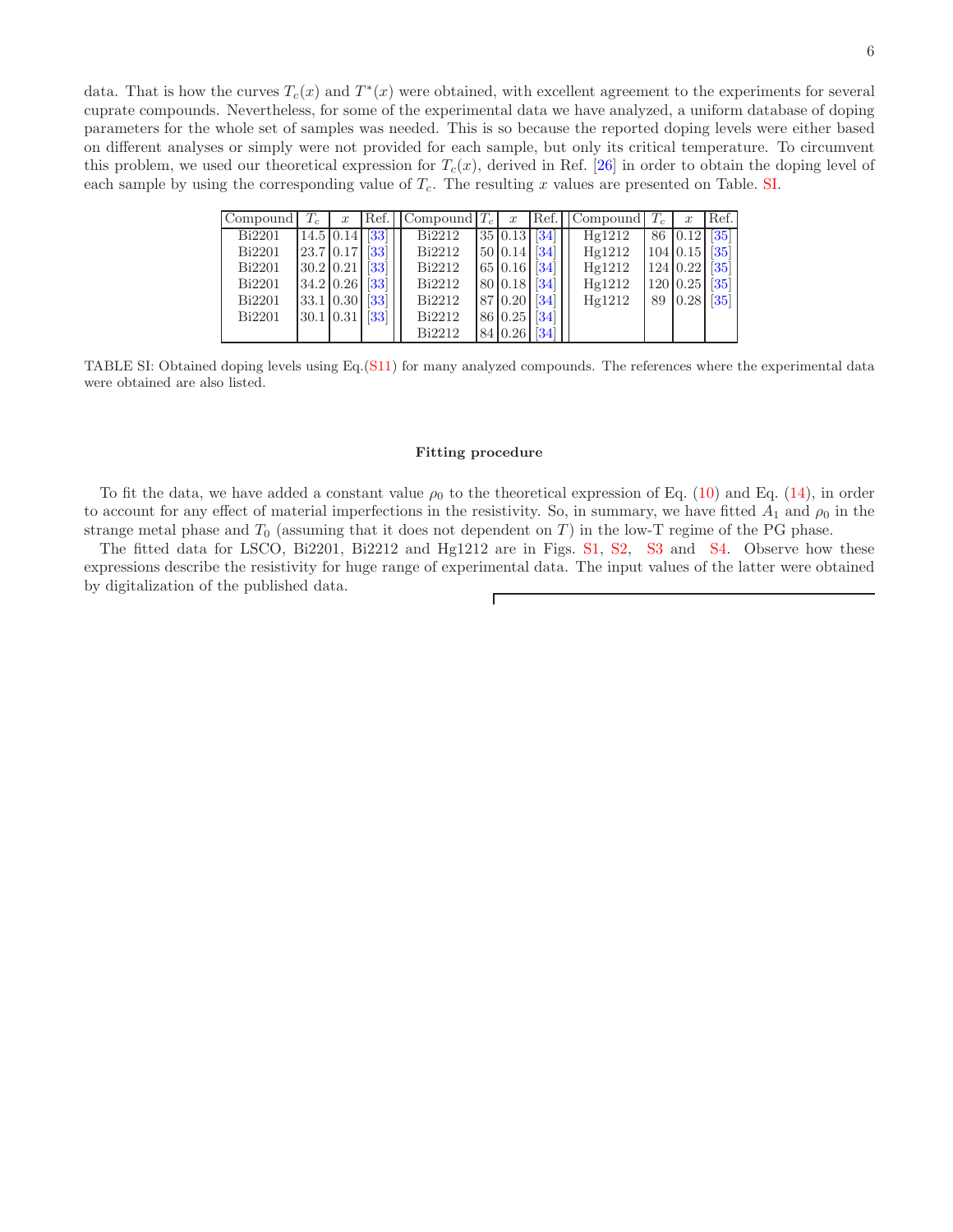

<span id="page-13-0"></span>FIG. S1: Comparison between the experimental data extracted from Ref. [\[32\]](#page-6-8) and the fitted Eq. [\(10\)](#page-8-4) and Eq. [\(14\)](#page-8-0)(with addition of  $\rho_0$ ) for LSCO.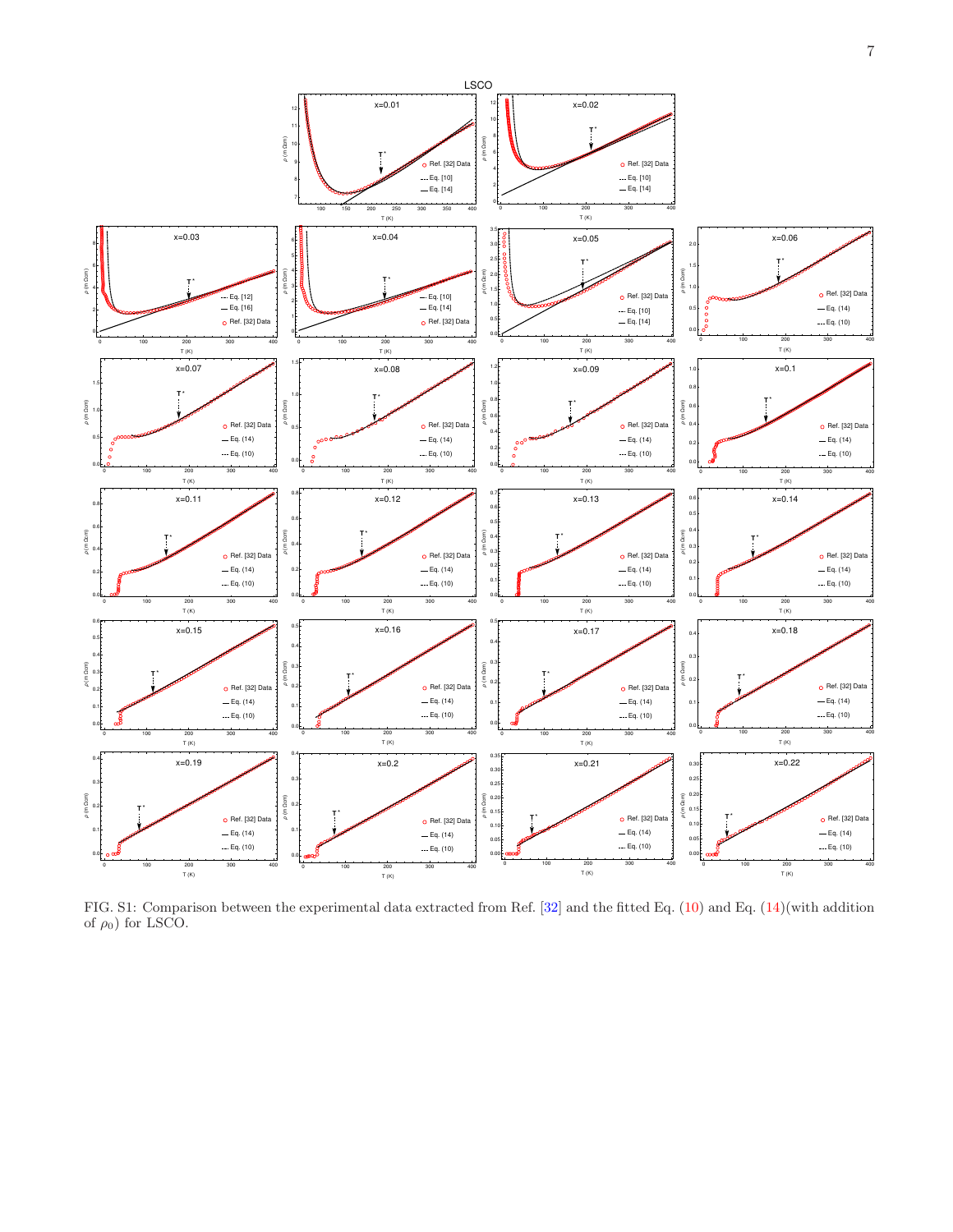

<span id="page-14-1"></span>FIG. S2: Comparison between the experimental data extracted from Ref. [\[33](#page-6-9)] and the fitted Eq. [\(14\)](#page-8-0) (with addition of  $\rho_0$ ) for Bi2201.



<span id="page-14-0"></span>FIG. S3: Comparison between the experimental data extracted from Ref. [\[34](#page-6-10)] and the fitted Eq. [\(14\)](#page-8-0) (with addition of  $\rho_0$ ) for Bi2212.